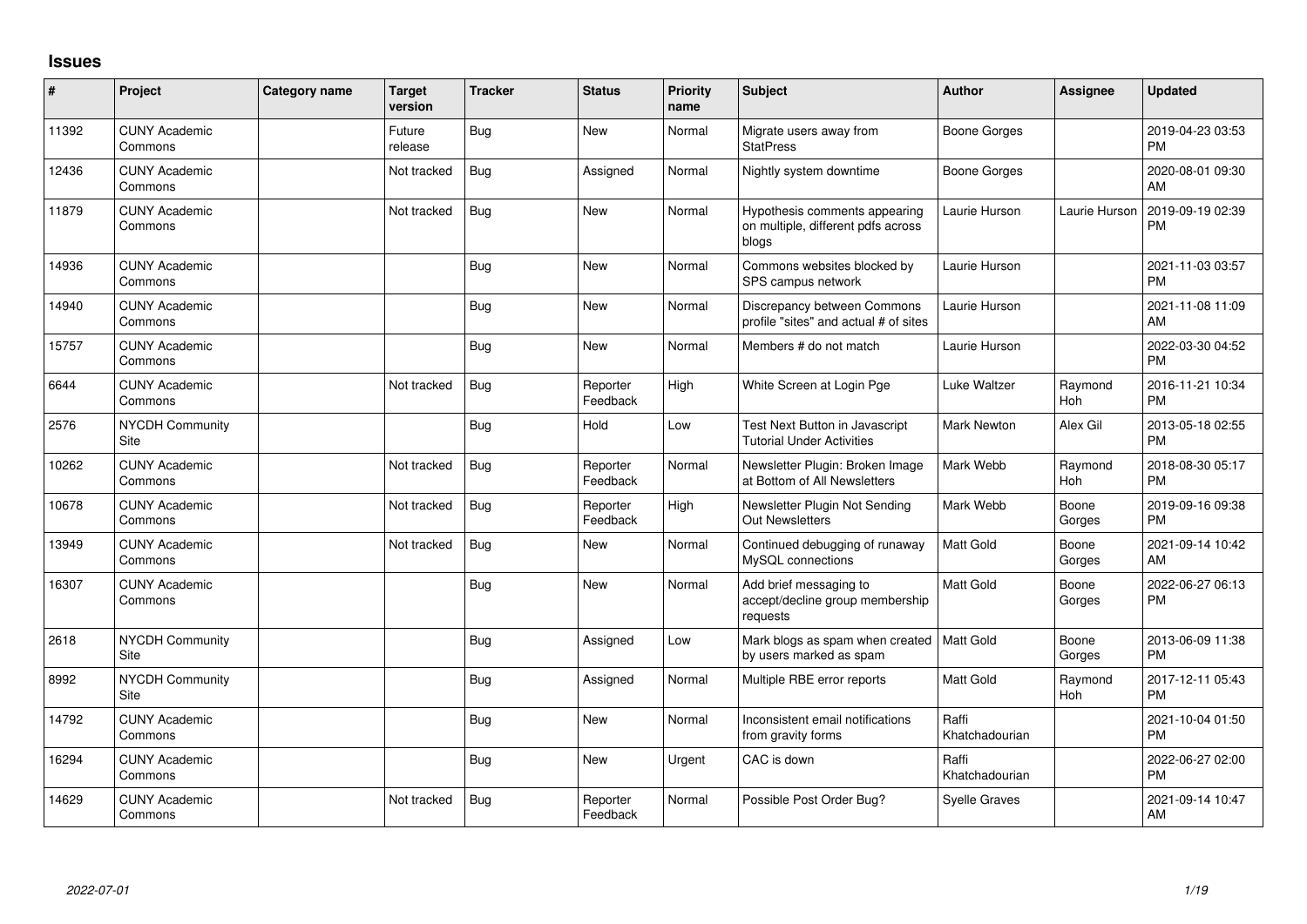| #     | Project                         | <b>Category name</b>       | <b>Target</b><br>version | Tracker    | <b>Status</b>        | Priority<br>name | <b>Subject</b>                                                                             | <b>Author</b>        | <b>Assignee</b>     | <b>Updated</b>                |
|-------|---------------------------------|----------------------------|--------------------------|------------|----------------------|------------------|--------------------------------------------------------------------------------------------|----------------------|---------------------|-------------------------------|
| 16318 | <b>CUNY Academic</b><br>Commons |                            |                          | <b>Bug</b> | <b>New</b>           | Normal           | Unable to Access block editor or<br>embed YouTube videos in new<br>pages, in one site only | <b>Syelle Graves</b> |                     | 2022-07-01 06:53<br>PM        |
| 12198 | <b>CUNY Academic</b><br>Commons |                            | Not tracked              | Bug        | Reporter<br>Feedback | Normal           | Duplicate listing in My Sites                                                              | Tom Harbison         |                     | 2019-12-09 05:50<br><b>PM</b> |
| 4972  | <b>CUNY Academic</b><br>Commons | Analytics                  | Not tracked              | Bug        | New                  | Normal           | <b>Newsletter Analytics</b>                                                                | Stephen Real         | Matt Gold           | 2015-12-09 12:54<br><b>PM</b> |
| 7022  | <b>CUNY Academic</b><br>Commons | Announcements              | Future<br>release        | Bug        | <b>New</b>           | Normal           | Sitewide announcements should<br>be displayed on, and dismissable<br>from, mapped domains  | <b>Boone Gorges</b>  | Boone<br>Gorges     | 2018-03-22 10:18<br>AM        |
| 5691  | <b>CUNY Academic</b><br>Commons | <b>Blogs (BuddyPress)</b>  | Future<br>release        | Bug        | Assigned             | High             | Differing numbers on Sites display                                                         | <b>Matt Gold</b>     | Raymond<br>Hoh      | 2016-06-13 01:37<br><b>PM</b> |
| 11243 | <b>CUNY Academic</b><br>Commons | BuddyPress (misc)          | Future<br>release        | Bug        | New                  | Normal           | Audit bp-custom.php                                                                        | Raymond Hoh          | Raymond<br>Hoh      | 2022-04-26 11:59<br>AM        |
| 9060  | <b>CUNY Academic</b><br>Commons | Commons In A Box           | Not tracked              | Bug        | Hold                 | Normal           | Problems with CBox image library<br>/ upload                                               | Lisa Rhody           | Raymond<br>Hoh      | 2018-01-10 03:26<br><b>PM</b> |
| 12438 | <b>CUNY Academic</b><br>Commons | Courses                    | Not tracked              | Bug        | New                  | Normal           | Site appearing twice                                                                       | Laurie Hurson        | Boone<br>Gorges     | 2020-02-18 01:34<br><b>PM</b> |
| 11556 | <b>CUNY Academic</b><br>Commons | Courses                    | Not tracked              | Bug        | Reporter<br>Feedback | Normal           | Instructor name given in course<br>listing                                                 | Tom Harbison         |                     | 2019-06-25 04:12<br><b>PM</b> |
| 16199 | <b>CUNY Academic</b><br>Commons | <b>Directories</b>         | 2.0.3                    | Bug        | New                  | Normal           | Removed "Semester" Filter from<br><b>Courses Directory</b>                                 | Laurie Hurson        | Boone<br>Gorges     | 2022-06-29 11:32<br>AM        |
| 14496 | <b>CUNY Academic</b><br>Commons | Domain Mapping             | Future<br>release        | <b>Bug</b> | New                  | Normal           | Mapped domain SSO uses<br>third-party cookies                                              | Raymond Hoh          | Raymond<br>Hoh      | 2021-05-24 04:03<br><b>PM</b> |
| 11971 | <b>CUNY Academic</b><br>Commons | <b>Email Notifications</b> | Future<br>release        | Bug        | Reporter<br>Feedback | Low              | Pictures obscured in emailed post<br>notifications                                         | Marilyn Weber        | Raymond<br>Hoh      | 2019-11-21 01:14<br><b>PM</b> |
| 9979  | <b>CUNY Academic</b><br>Commons | <b>Email Notifications</b> | Not tracked              | Bug        | Reporter<br>Feedback | Normal           | Reports of slow email activation<br>emails                                                 | Matt Gold            | Boone<br>Gorges     | 2018-08-29 09:40<br><b>PM</b> |
| 6749  | <b>CUNY Academic</b><br>Commons | Events                     | Future<br>release        | <b>Bug</b> | <b>New</b>           | Low              | BPEO iCal request can trigger<br>very large number of DB queries                           | <b>Boone Gorges</b>  | Raymond<br>Hoh      | 2016-11-15 10:09<br><b>PM</b> |
| 4438  | <b>CUNY Academic</b><br>Commons | Events                     | Future<br>release        | Bug        | Assigned             | Normal           | Events Calendar - Export<br><b>Recurring Events</b>                                        | scott voth           | Daniel Jones        | 2016-05-23 04:25<br><b>PM</b> |
| 5317  | <b>CUNY Academic</b><br>Commons | Group Blogs                | Not tracked              | Bug        | Reporter<br>Feedback | Normal           | Notifications of New Post Didn't<br>Come                                                   | Luke Waltzer         | Samantha<br>Raddatz | 2016-03-21 10:41<br>PM        |
| 13457 | <b>CUNY Academic</b><br>Commons | Group Forums               | 2.0.3                    | Bug        | New                  | High             | Forum post not sending<br>notifications                                                    | Filipa Calado        | Raymond<br>Hoh      | 2022-06-29 11:32<br>AM        |
| 5268  | <b>CUNY Academic</b><br>Commons | Group Forums               | Future<br>release        | <b>Bug</b> | Assigned             | Normal           | Long-time to post to multiple<br>groups                                                    | Luke Waltzer         | Daniel Jones        | 2016-09-07 06:31<br><b>PM</b> |
| 7928  | <b>CUNY Academic</b><br>Commons | Group Forums               | Not tracked              | <b>Bug</b> | New                  | Normal           | Duplicate Forum post                                                                       | Luke Waltzer         | Raymond<br>Hoh      | 2017-04-11 09:27<br><b>PM</b> |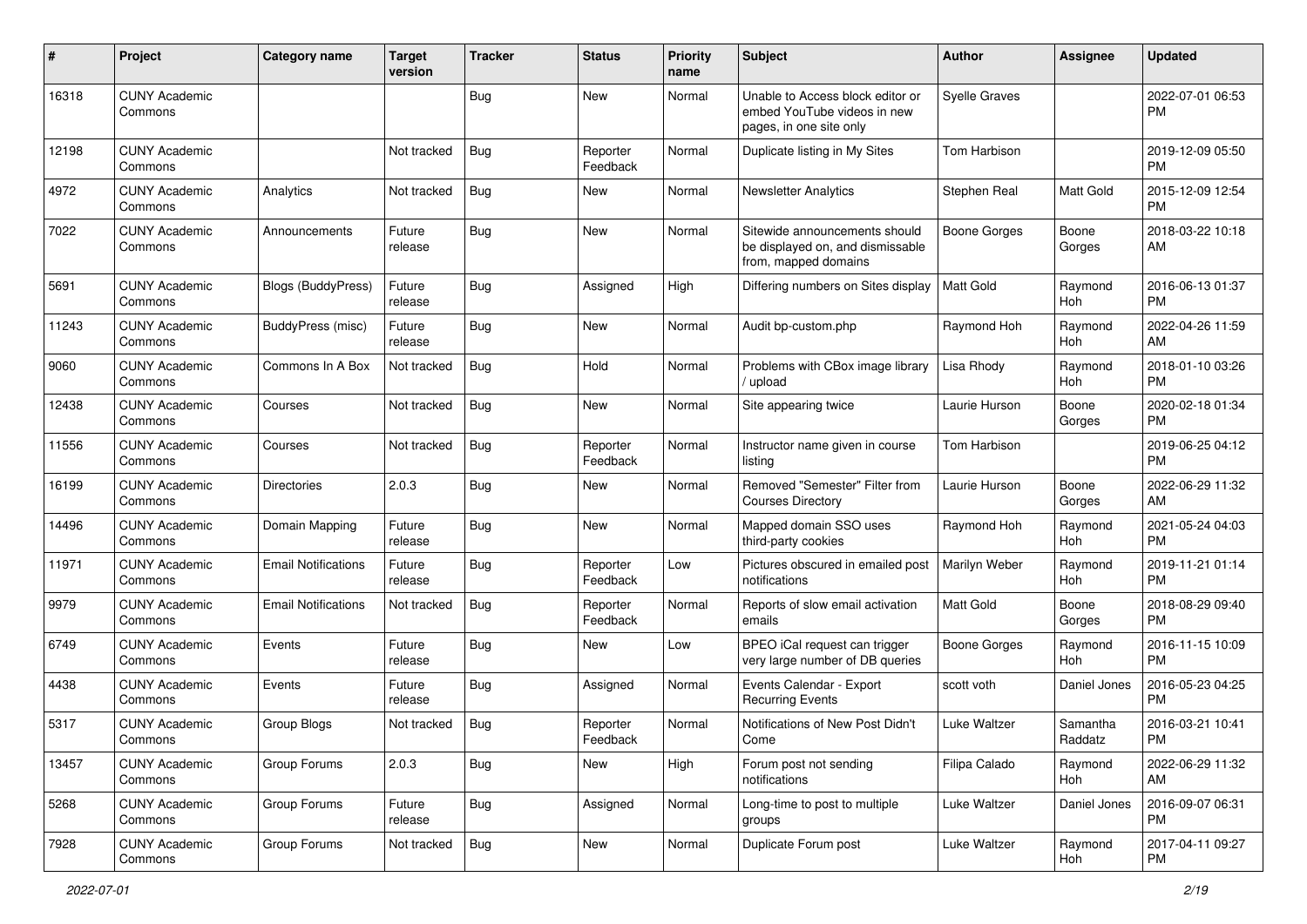| $\#$  | Project                         | <b>Category name</b>    | <b>Target</b><br>version | <b>Tracker</b> | <b>Status</b>        | Priority<br>name | <b>Subject</b>                                                              | <b>Author</b>           | <b>Assignee</b>     | <b>Updated</b>                |
|-------|---------------------------------|-------------------------|--------------------------|----------------|----------------------|------------------|-----------------------------------------------------------------------------|-------------------------|---------------------|-------------------------------|
| 9835  | <b>CUNY Academic</b><br>Commons | Group Forums            | Future<br>release        | Bug            | Assigned             | Normal           | add a "like" function?                                                      | Marilyn Weber           | <b>Erik Trainer</b> | 2018-06-05 01:49<br><b>PM</b> |
| 13328 | <b>CUNY Academic</b><br>Commons | Group Forums            | Not tracked              | Bug            | Reporter<br>Feedback | Normal           | cross-posting in two related<br>groups                                      | Marilyn Weber           | Raymond<br>Hoh      | 2020-09-15 10:39<br><b>PM</b> |
| 3419  | <b>CUNY Academic</b><br>Commons | Group Invitations       | 1.6.14                   | Bug            | Testing<br>Required  | Normal           | Neatening the display of<br>messages on group requests                      | Matt Gold               | Boone<br>Gorges     | 2014-09-01 09:29<br><b>PM</b> |
| 6995  | <b>CUNY Academic</b><br>Commons | Home Page               | Not tracked              | <b>Bug</b>     | Assigned             | Normal           | member filter on homepage not<br>working                                    | Matt Gold               | Raymond<br>Hoh      | 2016-12-11 09:46<br><b>PM</b> |
| 4535  | <b>CUNY Academic</b><br>Commons | My Commons              | Future<br>release        | Bug            | New                  | Low              | My Commons filter issue                                                     | scott voth              | Raymond<br>Hoh      | 2015-09-01 11:17<br>AM        |
| 8440  | <b>CUNY Academic</b><br>Commons | Onboarding              | Not tracked              | Bug            | New                  | Normal           | Create Test Email Accounts for<br><b>Onboarding Project</b>                 | Stephen Real            | Stephen Real        | 2017-08-01 09:49<br><b>PM</b> |
| 10794 | <b>CUNY Academic</b><br>Commons | Performance             | Not tracked              | Bug            | <b>New</b>           | Normal           | Memcached connection<br>occasionally breaks                                 | Boone Gorges            | Boone<br>Gorges     | 2018-12-06 03:30<br><b>PM</b> |
| 15242 | <b>CUNY Academic</b><br>Commons | Performance             | Not tracked              | Bug            | Reporter<br>Feedback | Normal           | Slugist site                                                                | Raffi<br>Khatchadourian | Boone<br>Gorges     | 2022-02-07 11:14<br>AM        |
| 14908 | <b>CUNY Academic</b><br>Commons | Performance             |                          | <b>Bug</b>     | New                  | Normal           | Stale object cache on cdev                                                  | Raymond Hoh             | Boone<br>Gorges     | 2021-12-07 09:45<br>AM        |
| 5827  | <b>CUNY Academic</b><br>Commons | <b>Public Portfolio</b> | Future<br>release        | Bug            | Assigned             | Normal           | Academic Interests square bracket<br>links not working                      | scott voth              | Chris Stein         | 2016-08-11 11:59<br><b>PM</b> |
| 13430 | <b>CUNY Academic</b><br>Commons | Reply By Email          | Not tracked              | Bug            | New                  | Normal           | Delay in RBE                                                                | Luke Waltzer            | Raymond<br>Hoh      | 2020-10-13 11:16<br>AM        |
| 6671  | <b>CUNY Academic</b><br>Commons | Reply By Email          | Not tracked              | Bug            | Assigned             | Normal           | "Post too often" RBE error<br>message                                       | Matt Gold               | Raymond<br>Hoh      | 2016-11-11 09:55<br>AM        |
| 8991  | <b>CUNY Academic</b><br>Commons | Reply By Email          | Not tracked              | <b>Bug</b>     | Hold                 | Normal           | RBE duplicate email message<br>issue                                        | <b>Matt Gold</b>        | Raymond<br>Hoh      | 2018-02-18 08:53<br><b>PM</b> |
| 16177 | <b>CUNY Academic</b><br>Commons | Reply By Email          |                          | <b>Bug</b>     | <b>New</b>           | Normal           | Switch to Inbound mode for RBE                                              | Raymond Hoh             | Raymond<br>Hoh      | 2022-05-30 04:32<br><b>PM</b> |
| 13331 | <b>CUNY Academic</b><br>Commons | Site cloning            | Future<br>release        | Bug            | New                  | Normal           | Combine Site Template and Clone<br>operations                               | Boone Gorges            | Jeremy Felt         | 2021-11-19 12:39<br><b>PM</b> |
| 5488  | <b>CUNY Academic</b><br>Commons | Social Paper            | Future<br>release        | Bug            | <b>New</b>           | Normal           | Add a "last edited by" field to<br>Social Paper group directories           | Boone Gorges            |                     | 2016-04-21 10:05<br><b>PM</b> |
| 7663  | <b>CUNY Academic</b><br>Commons | Social Paper            | Future<br>release        | <b>Bug</b>     | <b>New</b>           | Normal           | Social Paper notifications not<br>formatted correctly on secondary<br>sites | Boone Gorges            | Boone<br>Gorges     | 2018-04-16 03:52<br><b>PM</b> |
| 7981  | <b>CUNY Academic</b><br>Commons | Social Paper            | Future<br>release        | Bug            | New                  | Normal           | Social Paper comments should<br>not go to spam                              | Luke Waltzer            | Boone<br>Gorges     | 2018-04-16 03:52<br><b>PM</b> |
| 5282  | <b>CUNY Academic</b><br>Commons | Social Paper            | Future<br>release        | <b>Bug</b>     | <b>New</b>           | Normal           | Replying via email directs to paper<br>but not individual comment.          | Marilyn Weber           | Raymond<br>Hoh      | 2016-03-02 01:48<br><b>PM</b> |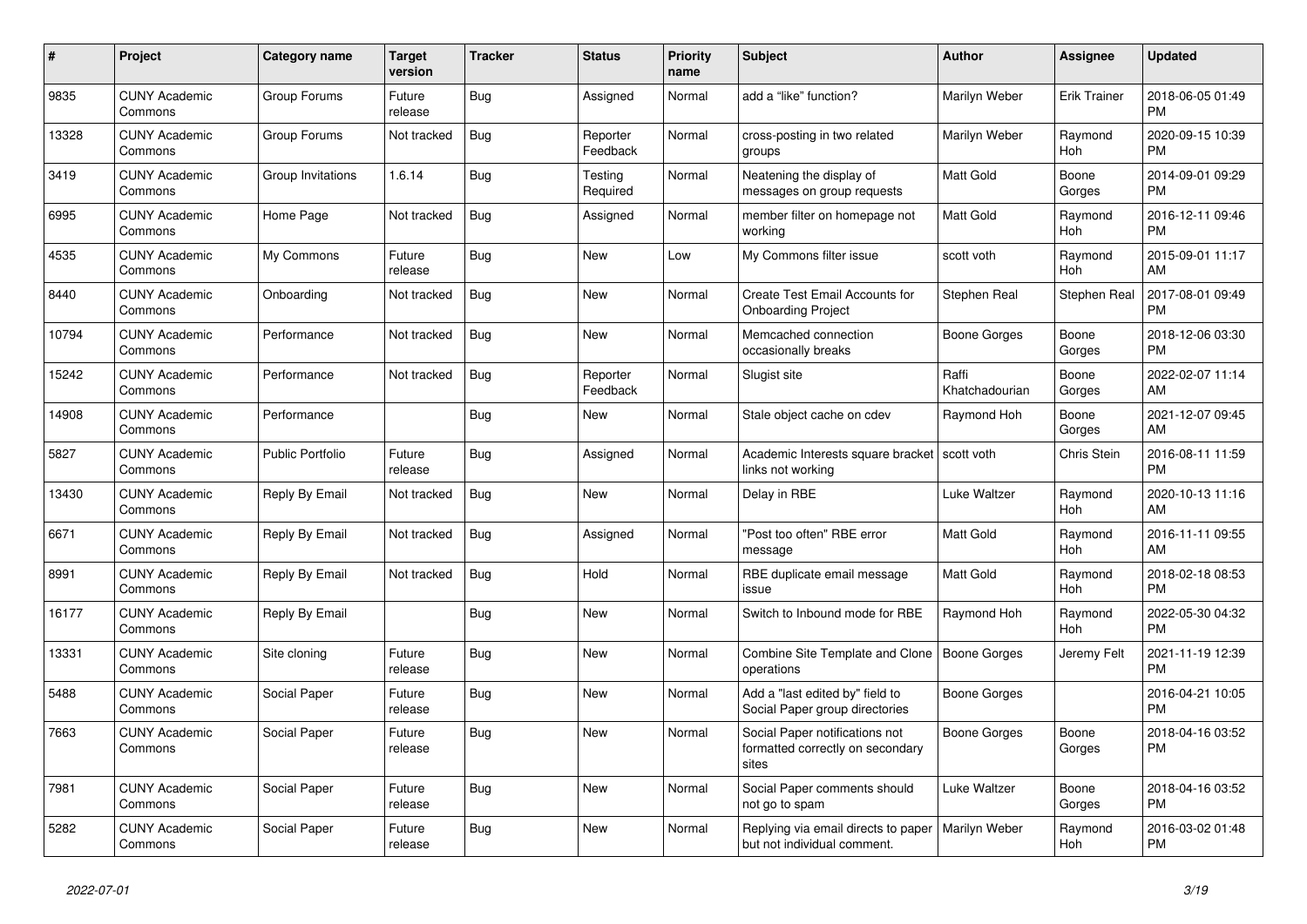| #     | Project                         | Category name            | <b>Target</b><br>version | <b>Tracker</b> | <b>Status</b>        | <b>Priority</b><br>name | <b>Subject</b>                                                                                               | <b>Author</b>           | <b>Assignee</b>     | <b>Updated</b>                |
|-------|---------------------------------|--------------------------|--------------------------|----------------|----------------------|-------------------------|--------------------------------------------------------------------------------------------------------------|-------------------------|---------------------|-------------------------------|
| 4661  | <b>CUNY Academic</b><br>Commons | User Experience          | Future<br>release        | Bug            | Assigned             | Normal                  | Simplify Events text                                                                                         | Matt Gold               | Samantha<br>Raddatz | 2015-10-02 09:06<br><b>PM</b> |
| 8675  | <b>CUNY Academic</b><br>Commons | User Onboarding          | Future<br>release        | Bug            | Reporter<br>Feedback | Low                     | Add new User search screen calls<br>for the input of email address but<br>doesn't work with one              | Paul Hebert             | Boone<br>Gorges     | 2017-10-11 11:17<br>AM        |
| 14483 | <b>CUNY Academic</b><br>Commons | WordPress - Media        | Not tracked              | <b>Bug</b>     | Reporter<br>Feedback | Normal                  | <b>Wordpress PDF Embed Stopped</b><br>Working after JITP Media Clone                                         | Patrick DeDauw          | Boone<br>Gorges     | 2021-05-20 01:51<br><b>PM</b> |
| 4388  | <b>CUNY Academic</b><br>Commons | WordPress (misc)         | Future<br>release        | Bug            | Assigned             | Normal                  | Repeated request for<br>authentication.                                                                      | Alice.Lynn<br>McMichael | Raymond<br>Hoh      | 2015-08-11 07:35<br><b>PM</b> |
| 11024 | <b>CUNY Academic</b><br>Commons | WordPress (misc)         | Future<br>release        | Bug            | <b>New</b>           | Normal                  | Subsites should not show "you<br>should update your .htaccess<br>now" notice after permalink setting<br>save | Boone Gorges            |                     | 2019-01-28 01:35<br><b>PM</b> |
| 6755  | <b>CUNY Academic</b><br>Commons | WordPress (misc)         | Future<br>release        | Bug            | <b>New</b>           | Normal                  | Cannot Deactivate Plugin                                                                                     | Laura Kane              |                     | 2016-11-16 01:12<br><b>PM</b> |
| 10040 | <b>CUNY Academic</b><br>Commons | WordPress (misc)         | Not tracked              | Bug            | Reporter<br>Feedback | Normal                  | User doesn't see full list of themes                                                                         | Matt Gold               | Boone<br>Gorges     | 2018-07-25 10:12<br>AM        |
| 2167  | <b>CUNY Academic</b><br>Commons | WordPress (misc)         | Future<br>release        | Bug            | Assigned             | Normal                  | CAC-Livestream Plugin Issues                                                                                 | Michael Smith           | Dominic<br>Giglio   | 2015-01-02 03:06<br><b>PM</b> |
| 9346  | <b>CUNY Academic</b><br>Commons | WordPress (misc)         | Not tracked              | Bug            | New                  | Normal                  | Clone cetls.bmcc.cuny.edu for<br>development                                                                 | Owen Roberts            | Raymond<br>Hoh      | 2018-03-06 05:35<br><b>PM</b> |
| 16255 | <b>CUNY Academic</b><br>Commons | WordPress (misc)         |                          | Bug            | <b>New</b>           | Normal                  | Need to define 'MULTISITE'<br>constant in wp-config.php                                                      | Raymond Hoh             |                     | 2022-06-19 09:31<br>AM        |
| 14113 | <b>CUNY Academic</b><br>Commons | WordPress (misc)         | Future<br>release        | Bug            | Hold                 | Normal                  | Block Editor Not Working on this<br>page - Json error                                                        | scott voth              | Boone<br>Gorges     | 2021-03-05 11:01<br>AM        |
| 16245 | <b>CUNY Academic</b><br>Commons | WordPress (misc)         |                          | Bug            | Reporter<br>Feedback | Normal                  | Save Button missing on<br>WordPress Profile page                                                             | scott voth              | Raymond<br>Hoh      | 2022-06-16 03:09<br><b>PM</b> |
| 9926  | <b>CUNY Academic</b><br>Commons | <b>WordPress Plugins</b> | Future<br>release        | Bug            | <b>New</b>           | Normal                  | twitter-mentions-as-comments<br>cron jobs can run long                                                       | Boone Gorges            | Boone<br>Gorges     | 2018-10-24 12:34<br><b>PM</b> |
| 14987 | <b>CUNY Academic</b><br>Commons | <b>WordPress Plugins</b> | Future<br>release        | Bug            | <b>New</b>           | Normal                  | Elementor update causes<br>database freeze-up                                                                | <b>Boone Gorges</b>     | Boone<br>Gorges     | 2021-11-29 12:02<br><b>PM</b> |
| 11649 | <b>CUNY Academic</b><br>Commons | <b>WordPress Plugins</b> | 2.0.3                    | Bug            | In Progress          | Normal                  | CC license displayed on every<br>page                                                                        | Gina Cherry             | Raymond<br>Hoh      | 2022-06-29 11:32<br>AM        |
| 9289  | <b>CUNY Academic</b><br>Commons | <b>WordPress Plugins</b> | Future<br>release        | Bug            | Reporter<br>Feedback | Normal                  | Email Users Plugin                                                                                           | Laurie Hurson           | Boone<br>Gorges     | 2018-10-24 12:34<br><b>PM</b> |
| 11415 | <b>CUNY Academic</b><br>Commons | <b>WordPress Plugins</b> | Not tracked              | Bug            | Reporter<br>Feedback | Normal                  | <b>Blog Subscriptions in Jetpack</b>                                                                         | Laurie Hurson           |                     | 2019-05-14 10:34<br>AM        |
| 6356  | <b>CUNY Academic</b><br>Commons | <b>WordPress Plugins</b> | Future<br>release        | Bug            | Reporter<br>Feedback | Low                     | Should Subscribe2 be<br>deprecated?                                                                          | Luke Waltzer            |                     | 2017-03-20 12:20<br><b>PM</b> |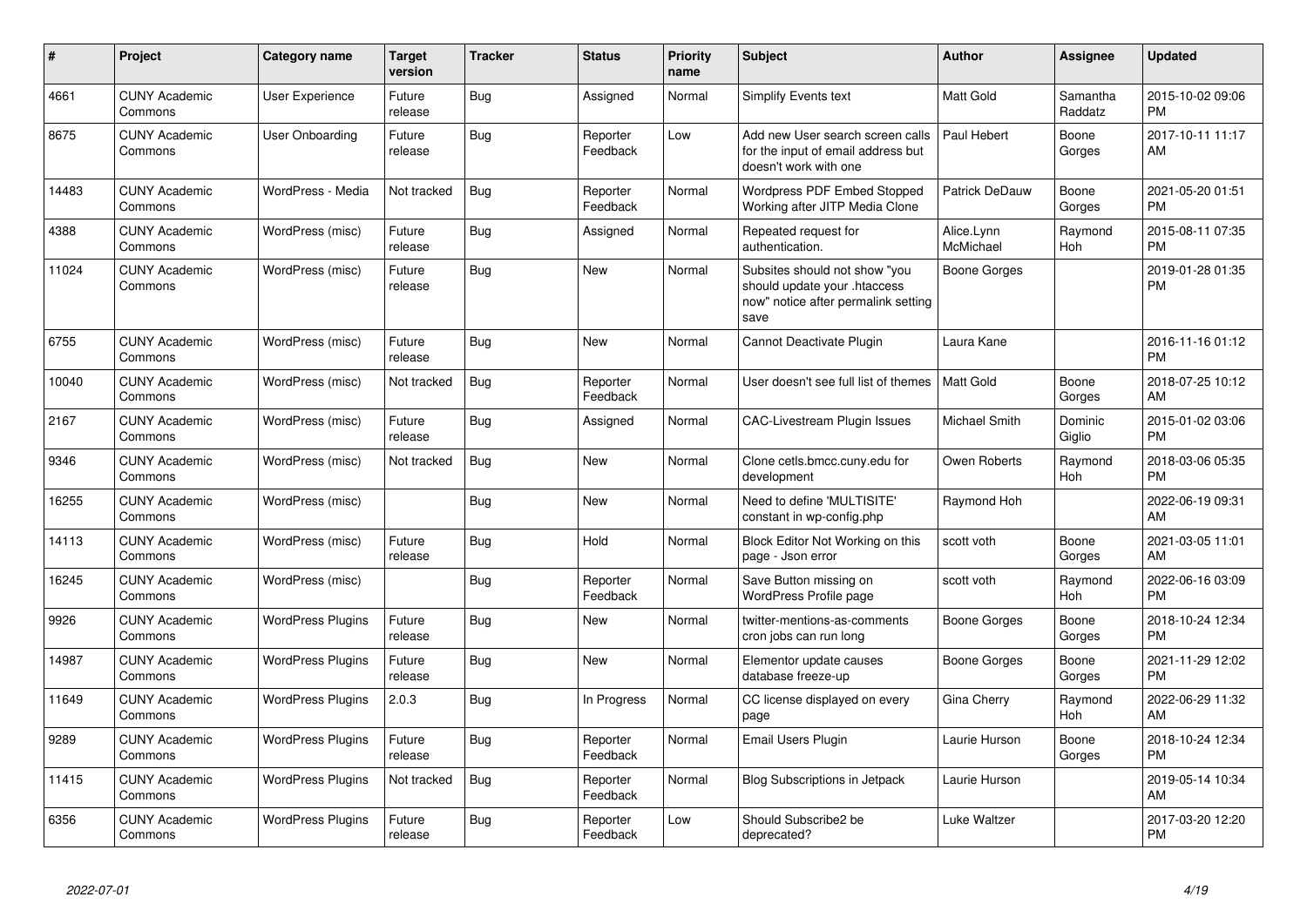| #     | Project                                                                 | <b>Category name</b>     | <b>Target</b><br>version | <b>Tracker</b> | <b>Status</b>        | Priority<br>name | <b>Subject</b>                                                                                | <b>Author</b>           | <b>Assignee</b>     | <b>Updated</b>                |
|-------|-------------------------------------------------------------------------|--------------------------|--------------------------|----------------|----------------------|------------------|-----------------------------------------------------------------------------------------------|-------------------------|---------------------|-------------------------------|
| 11120 | <b>CUNY Academic</b><br>Commons                                         | <b>WordPress Plugins</b> | Not tracked              | <b>Bug</b>     | Reporter<br>Feedback | Normal           | Events Manager Events Not<br>Showing Up                                                       | Mark Webb               |                     | 2019-02-27 04:10<br>PM.       |
| 15516 | <b>CUNY Academic</b><br>Commons                                         | <b>WordPress Plugins</b> |                          | <b>Bug</b>     | Reporter<br>Feedback | Normal           | Can't publish or save draft of post<br>on wordpress.com                                       | Raffi<br>Khatchadourian | Raymond<br>Hoh      | 2022-03-02 05:52<br><b>PM</b> |
| 3691  | <b>CUNY Academic</b><br>Commons                                         | <b>WordPress Plugins</b> | Future<br>release        | Bug            | New                  | Normal           | <b>WPMU Domain Mapping</b><br>Debugging on cdev                                               | Raymond Hoh             | Matt Gold           | 2014-12-12 09:04<br>AM        |
| 3939  | <b>CUNY Academic</b><br>Commons                                         | <b>WordPress Plugins</b> | Future<br>release        | Bug            | Hold                 | Normal           | Activity stream support for<br>Co-Authors Plus plugin                                         | Raymond Hoh             | Raymond<br>Hoh      | 2015-11-09 06:13<br><b>PM</b> |
| 16319 | <b>CUNY Academic</b><br>Commons                                         | <b>WordPress Plugins</b> | 2.0.3                    | <b>Bug</b>     | New                  | Normal           | <b>Request for Events Calendar Pro</b><br>5.14.2 update                                       | Raymond Hoh             | Raymond<br>Hoh      | 2022-07-01 04:16<br><b>PM</b> |
| 9515  | <b>CUNY Academic</b><br>Commons                                         | <b>WordPress Plugins</b> | Not tracked              | Bug            | Reporter<br>Feedback | Normal           | Text to Speech plugin - "More<br>Slowly" checkbox not working                                 | scott voth              | Boone<br>Gorges     | 2018-06-13 02:26<br><b>PM</b> |
| 12573 | <b>CUNY Academic</b><br>Commons                                         | <b>WordPress Plugins</b> | Future<br>release        | Bug            | New                  | Normal           | <b>CommentPress Core Issues</b>                                                               | scott voth              |                     | 2020-03-24 04:32<br><b>PM</b> |
| 12360 | <b>CUNY Academic</b><br>Commons                                         | <b>WordPress Themes</b>  | Not tracked              | Bug            | Reporter<br>Feedback | Normal           | site just says "DANTE We are<br>currently in maintenance mode,<br>please check back shortly." | Marilyn Weber           |                     | 2020-02-04 12:13<br>PM.       |
| 10769 | <b>CUNY Academic</b><br>Commons                                         | <b>WordPress Themes</b>  | Not tracked              | Bug            | Reporter<br>Feedback | Normal           | 2011 Theme Sidebar                                                                            | Mark Webb               |                     | 2018-12-04 04:09<br><b>PM</b> |
| 11517 | <b>CUNY Academic</b><br>Commons                                         |                          | Not tracked              | Feature        | Assigned             | Normal           | wp-accessibility plugin should not<br>strip 'target=" blank" by default                       | Boone Gorges            | Laurie Hurson       | 2019-09-24 09:57<br>AM        |
| 12911 | <b>CUNY Academic</b><br>Commons                                         |                          | Not tracked              | Feature        | New                  | Normal           | Block access to xmlrpc.php based<br>on User-Agent                                             | Boone Gorges            | Boone<br>Gorges     | 2020-06-09 05:12<br><b>PM</b> |
| 15883 | <b>CUNY Academic</b><br>Commons                                         |                          | 2.1.0                    | Feature        | <b>New</b>           | Normal           | Release BPGES update                                                                          | Boone Gorges            | Boone<br>Gorges     | 2022-05-26 10:39<br>AM        |
| 16092 | <b>CUNY Academic</b><br>Commons                                         |                          | Future<br>release        | Feature        | Hold                 | Normal           | Don't show main site in Site<br>search results                                                | Boone Gorges            | Boone<br>Gorges     | 2022-05-17 03:12<br><b>PM</b> |
| 11968 | JustPublics@365<br>MediaCamp                                            |                          |                          | Feature        | New                  | Normal           | Nanoscience Retractable Display<br>Unit                                                       | Donald Cherry           | Bonnie<br>Eissner   | 2021-02-19 08:50<br>AM.       |
| 12062 | AD/O365 Transition<br>from NonMatric to<br><b>Matriculated Students</b> |                          |                          | Feature        | In Progress          | Normal           | create solution and console<br>project                                                        | Emilio Rodriguez        | Emilio<br>Rodriguez | 2019-11-12 03:56<br><b>PM</b> |
| 11131 | <b>CUNY Academic</b><br>Commons                                         |                          | Future<br>release        | Feature        | Reporter<br>Feedback | Normal           | <b>Image Annotation Plugins</b>                                                               | Laurie Hurson           |                     | 2019-02-26 11:33<br>AM        |
| 15613 | <b>CUNY Academic</b><br>Commons                                         |                          | 2.0.3                    | Feature        | Reporter<br>Feedback | Normal           | Adding "Passster" plugin                                                                      | Laurie Hurson           |                     | 2022-06-29 11:32<br>AM        |
| 15923 | <b>CUNY Academic</b><br>Commons                                         |                          | Not tracked              | Feature        | Reporter<br>Feedback | Normal           | <b>Bellows Plugin Adjustments</b>                                                             | Laurie Hurson           |                     | 2022-04-20 10:10<br>AM        |
| 7828  | <b>CUNY Academic</b><br>Commons                                         |                          | Not tracked              | Feature        | Assigned             | Normal           | Theme Assessment 2017                                                                         | Margaret Galvan         | Margaret<br>Galvan  | 2017-05-02 10:41<br><b>PM</b> |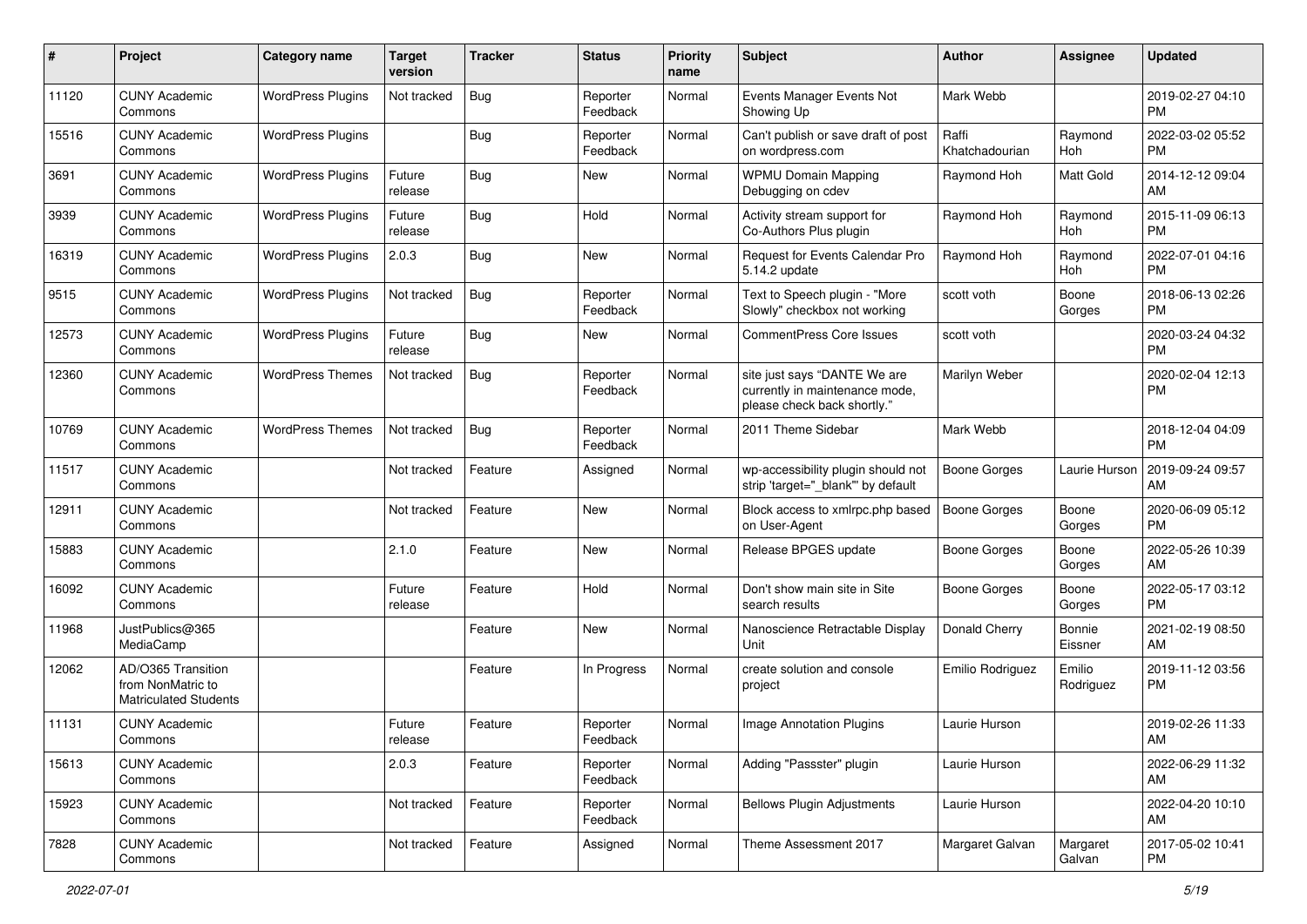| $\sharp$ | Project                         | Category name             | <b>Target</b><br>version | Tracker | <b>Status</b>        | <b>Priority</b><br>name | <b>Subject</b>                                                                                                                               | Author                  | <b>Assignee</b>     | <b>Updated</b>                |
|----------|---------------------------------|---------------------------|--------------------------|---------|----------------------|-------------------------|----------------------------------------------------------------------------------------------------------------------------------------------|-------------------------|---------------------|-------------------------------|
| 13912    | <b>CUNY Academic</b><br>Commons |                           | Not tracked              | Feature | Hold                 | Low                     | posting "missed schedule"                                                                                                                    | Marilyn Weber           |                     | 2021-02-23 10:46<br>AM        |
| 2571     | NYCDH Community<br>Site         |                           |                          | Feature | Assigned             | Normal                  | Add Google custom search box to<br>homepage                                                                                                  | Mark Newton             | Raymond<br>Hoh      | 2013-05-18 07:49<br><b>PM</b> |
| 2573     | <b>NYCDH Community</b><br>Site  |                           |                          | Feature | Reporter<br>Feedback | Normal                  | Add dh_nyc twitter list feed to site                                                                                                         | <b>Mark Newton</b>      | Matt Gold           | 2013-05-16 11:42<br><b>PM</b> |
| 2574     | <b>NYCDH Community</b><br>Site  |                           |                          | Feature | Assigned             | Normal                  | Add Way to Upload Files to<br>Groups                                                                                                         | <b>Mark Newton</b>      | Raymond<br>Hoh      | 2013-05-18 07:46<br><b>PM</b> |
| 2577     | <b>NYCDH Community</b><br>Site  |                           |                          | Feature | Assigned             | Low                     | Investigate Potential to Add Links<br>to the Forum                                                                                           | <b>Mark Newton</b>      | Alex Gil            | 2013-05-16 09:40<br><b>PM</b> |
| 8837     | <b>CUNY Academic</b><br>Commons |                           | Not tracked              | Feature | Assigned             | Normal                  | Create a form to request info from<br>people requesting premium<br>themes and plugins                                                        | Matt Gold               | Marilyn<br>Weber    | 2017-11-14 03:35<br><b>PM</b> |
| 9908     | <b>CUNY Academic</b><br>Commons |                           | Not tracked              | Feature | New                  | Normal                  | Is it possible to send email<br>updates to users (or an email<br>address not on the list) for only a<br>single page AFTER being<br>prompted? | <b>Michael Shields</b>  | scott voth          | 2018-06-11 01:34<br><b>PM</b> |
| 16290    | <b>CUNY Academic</b><br>Commons |                           |                          | Feature | Reporter<br>Feedback | Normal                  | Add Table Of Contents Block<br>plug-in                                                                                                       | Raffi<br>Khatchadourian |                     | 2022-06-24 10:26<br>AM        |
| 14394    | <b>CUNY Academic</b><br>Commons |                           | Not tracked              | Feature | New                  | Normal                  | Commons News Site - redesign                                                                                                                 | scott voth              | scott voth          | 2021-09-14 10:46<br>AM        |
| 10368    | <b>CUNY Academic</b><br>Commons |                           | Future<br>release        | Feature | Assigned             | Normal                  | Use ORCID data to populate<br>academic profile page                                                                                          | Stephen Francoeur       | Boone<br>Gorges     | 2018-09-25 01:53<br><b>PM</b> |
| 8900     | <b>CUNY Academic</b><br>Commons | Accessibility             | Future<br>release        | Feature | Assigned             | Normal                  | Look into tools to enforce<br>accessibility in WP environment                                                                                | Matt Gold               | Boone<br>Gorges     | 2022-04-26 11:59<br>AM        |
| 8901     | <b>CUNY Academic</b><br>Commons | Accessibility             | Future<br>release        | Feature | Assigned             | Normal                  | Theme analysis for accessibility                                                                                                             | Matt Gold               | Boone<br>Gorges     | 2022-04-26 11:59<br>AM        |
| 1460     | <b>CUNY Academic</b><br>Commons | Analytics                 | Future<br>release        | Feature | Assigned             | Normal                  | Update System Report                                                                                                                         | <b>Brian Foote</b>      | Boone<br>Gorges     | 2015-11-09 06:13<br><b>PM</b> |
| 5581     | <b>CUNY Academic</b><br>Commons | Analytics                 | Future<br>release        | Feature | Assigned             | Normal                  | Explore alternatives to Google<br>Analytics                                                                                                  | Matt Gold               | Valerie<br>Townsend | 2020-04-17 03:12<br><b>PM</b> |
| 5679     | <b>CUNY Academic</b><br>Commons | Analytics                 | Not tracked              | Feature | <b>New</b>           | Normal                  | Logged In Users for GA                                                                                                                       | <b>Valerie Townsend</b> | Valerie<br>Townsend | 2016-06-11 09:49<br>AM        |
| 4635     | <b>CUNY Academic</b><br>Commons | Authentication            | Future<br>release        | Feature | New                  | Normal                  | Allow non-WP authentication                                                                                                                  | <b>Boone Gorges</b>     | Sonja Leix          | 2019-03-01 02:05<br><b>PM</b> |
| 9720     | <b>CUNY Academic</b><br>Commons | Authentication            | Future<br>release        | Feature | New                  | Normal                  | The Commons should be an<br>oAuth provider                                                                                                   | <b>Boone Gorges</b>     |                     | 2019-03-01 02:04<br><b>PM</b> |
| 6078     | <b>CUNY Academic</b><br>Commons | <b>Blogs (BuddyPress)</b> | Future<br>release        | Feature | New                  | Normal                  | Explore Adding Network Blog<br>Metadata Plugin                                                                                               | Luke Waltzer            | Luke Waltzer        | 2016-10-11 10:29<br>PM        |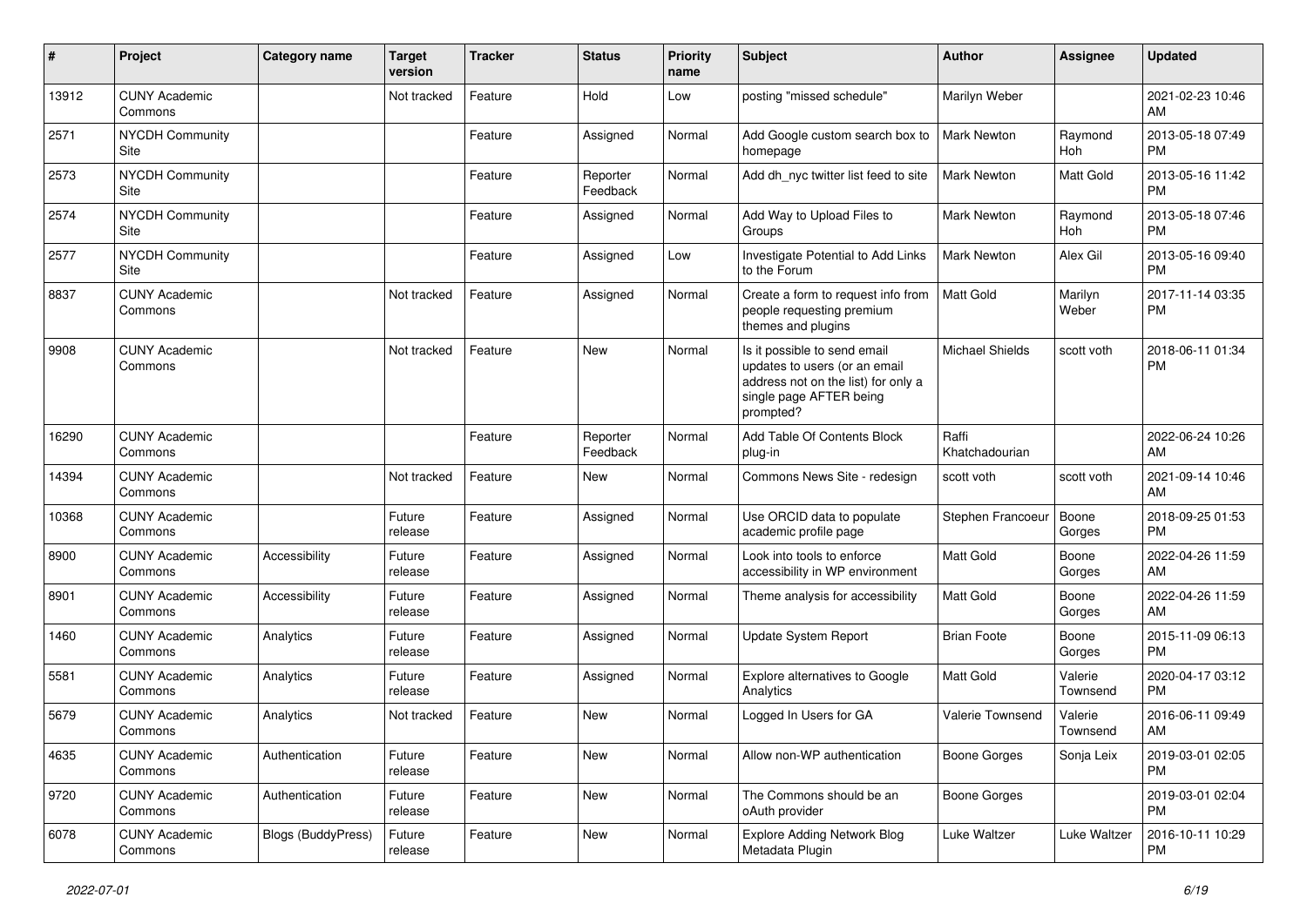| #    | Project                         | <b>Category name</b>      | Target<br>version | <b>Tracker</b> | <b>Status</b> | Priority<br>name | <b>Subject</b>                                                       | <b>Author</b>       | Assignee            | <b>Updated</b>                |
|------|---------------------------------|---------------------------|-------------------|----------------|---------------|------------------|----------------------------------------------------------------------|---------------------|---------------------|-------------------------------|
| 8835 | <b>CUNY Academic</b><br>Commons | Blogs (BuddyPress)        | Future<br>release | Feature        | New           | Normal           | Extend cuny is shortlinks to sites                                   | Luke Waltzer        | Boone<br>Gorges     | 2022-04-26 11:59<br>AM.       |
| 8836 | <b>CUNY Academic</b><br>Commons | <b>Blogs (BuddyPress)</b> | Future<br>release | Feature        | Assigned      | Normal           | Redesign site launch process                                         | Matt Gold           | Boone<br>Gorges     | 2019-10-03 02:49<br><b>PM</b> |
| 1423 | <b>CUNY Academic</b><br>Commons | BuddyPress (misc)         | Future<br>release | Feature        | Assigned      | Low              | Show an avatar for pingback<br>comment activity items                | Boone Gorges        | Tahir Butt          | 2016-10-24 12:03<br><b>PM</b> |
| 2325 | <b>CUNY Academic</b><br>Commons | BuddyPress (misc)         | Future<br>release | Feature        | Assigned      | Low              | Profile should have separate fields<br>for first/last names          | local admin         | Boone<br>Gorges     | 2015-11-09 06:09<br><b>PM</b> |
| 310  | <b>CUNY Academic</b><br>Commons | BuddyPress (misc)         | Future<br>release | Feature        | Assigned      | Low              | <b>Friend Request Email</b>                                          | Matt Gold           | Samantha<br>Raddatz | 2015-11-09 05:08<br><b>PM</b> |
| 377  | <b>CUNY Academic</b><br>Commons | BuddyPress (misc)         | Future<br>release | Feature        | Assigned      | Normal           | Like buttons                                                         | Matt Gold           | Boone<br>Gorges     | 2010-11-16 05:13<br><b>PM</b> |
| 435  | <b>CUNY Academic</b><br>Commons | BuddyPress (misc)         | Future<br>release | Feature        | Assigned      | Normal           | Include Avatar Images in Forum<br><b>Post Notification Emails</b>    | <b>Matt Gold</b>    | Boone<br>Gorges     | 2010-12-08 12:40<br><b>PM</b> |
| 500  | <b>CUNY Academic</b><br>Commons | BuddyPress (misc)         | Future<br>release | Feature        | Assigned      | Normal           | <b>Export Group Data</b>                                             | <b>Matt Gold</b>    | Boone<br>Gorges     | 2010-12-19 12:09<br>PM.       |
| 554  | <b>CUNY Academic</b><br>Commons | BuddyPress (misc)         | Future<br>release | Feature        | Assigned      | Normal           | Add Trackback notifications to<br>site-wide activity feed            | Matt Gold           | Boone<br>Gorges     | 2015-11-09 06:19<br><b>PM</b> |
| 599  | <b>CUNY Academic</b><br>Commons | BuddyPress (misc)         | Future<br>release | Feature        | Assigned      | Normal           | Consider adding rating plugins for<br><b>BuddyPress/BBPress</b>      | <b>Matt Gold</b>    | Boone<br>Gorges     | 2011-08-22 06:50<br><b>PM</b> |
| 635  | <b>CUNY Academic</b><br>Commons | BuddyPress (misc)         | Future<br>release | Feature        | Assigned      | Normal           | Big Blue Button -<br>Videoconferencing in Groups and<br><b>Blogs</b> | Matt Gold           | Boone<br>Gorges     | 2011-03-14 03:24<br><b>PM</b> |
| 58   | <b>CUNY Academic</b><br>Commons | BuddyPress (misc)         | Future<br>release | Feature        | Assigned      | Low              | Make member search sortable by<br>last name                          | Roberta Brody       | Boone<br>Gorges     | 2010-08-26 02:38<br><b>PM</b> |
| 618  | <b>CUNY Academic</b><br>Commons | <b>BuddyPress Docs</b>    | Future<br>release | Feature        | Assigned      | Normal           | BuddyPress Docs: export formats                                      | <b>Boone Gorges</b> | Boone<br>Gorges     | 2015-11-09 05:38<br><b>PM</b> |
| 1417 | <b>CUNY Academic</b><br>Commons | <b>BuddyPress Docs</b>    | Future<br>release | Feature        | Assigned      | Low              | <b>Bulk actions for BuddyPress Docs</b>                              | Boone Gorges        | Boone<br>Gorges     | 2016-10-17 10:41<br><b>PM</b> |
| 1422 | <b>CUNY Academic</b><br>Commons | <b>BuddyPress Docs</b>    | Future<br>release | Feature        | Assigned      | Normal           | Make "created Doc" activity icons<br>non-mini                        | Boone Gorges        | Boone<br>Gorges     | 2015-11-09 05:48<br><b>PM</b> |
| 1744 | <b>CUNY Academic</b><br>Commons | <b>BuddyPress Docs</b>    | Future<br>release | Feature        | Assigned      | Normal           | Spreadsheet-style Docs                                               | Boone Gorges        | Boone<br>Gorges     | 2015-11-09 06:13<br><b>PM</b> |
| 6389 | <b>CUNY Academic</b><br>Commons | <b>BuddyPress Docs</b>    | Future<br>release | Feature        | <b>New</b>    | Low              | <b>Make Discussion Area Visible</b><br>When Editing a Doc            | Luke Waltzer        | Boone<br>Gorges     | 2016-10-21 04:16<br><b>PM</b> |
| 2523 | <b>CUNY Academic</b><br>Commons | <b>BuddyPress Docs</b>    | Future<br>release | Feature        | Assigned      | Normal           | Allow Users to Upload Images to<br><b>BP</b> Docs                    | Matt Gold           | Boone<br>Gorges     | 2015-11-09 06:14<br><b>PM</b> |
| 519  | <b>CUNY Academic</b><br>Commons | <b>BuddyPress Docs</b>    | Future<br>release | Feature        | Assigned      | Low              | TOC for individual docs - for new<br>BP "wiki-like" plugin           | scott voth          | Boone<br>Gorges     | 2015-11-09 05:54<br><b>PM</b> |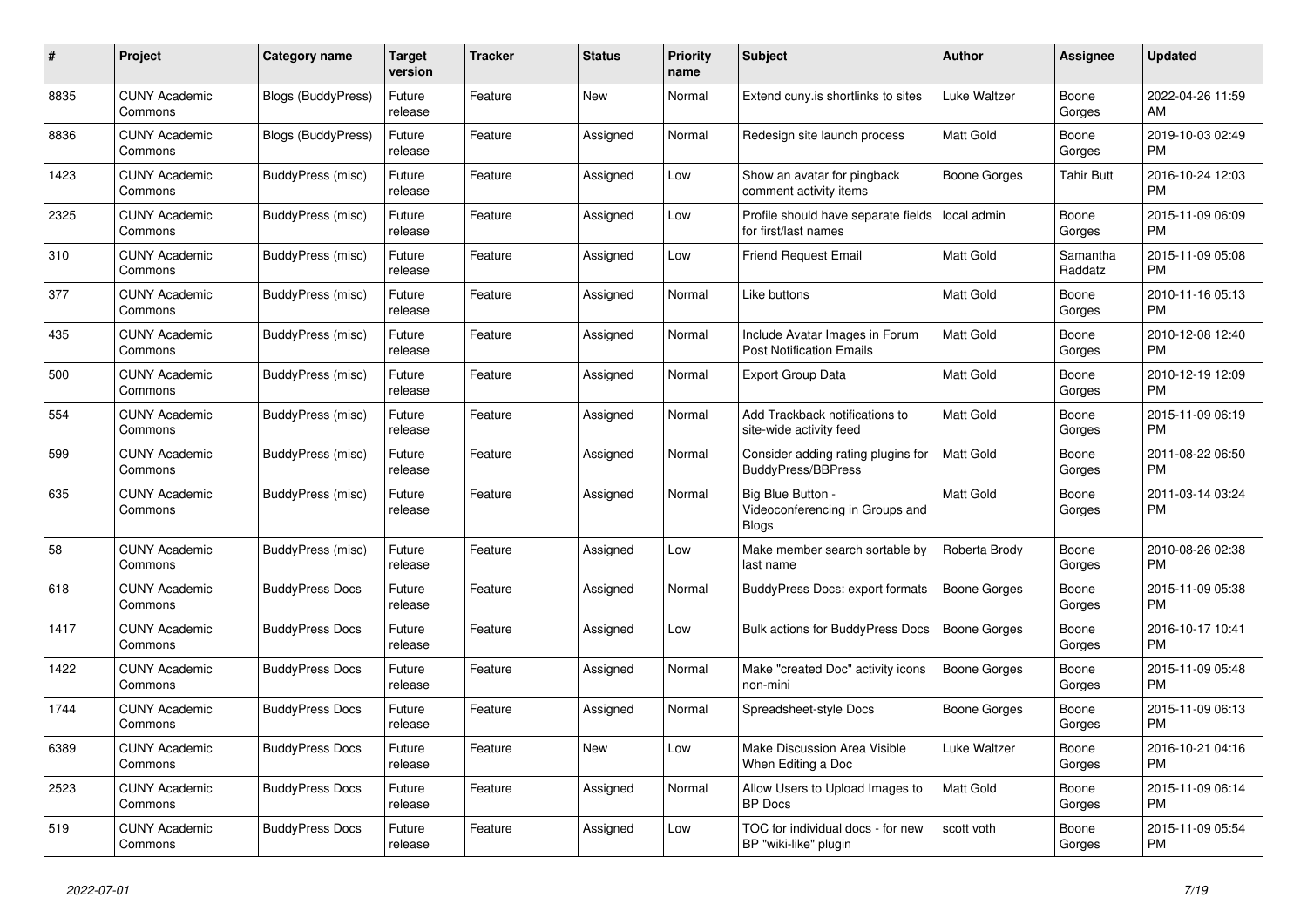| #     | Project                         | <b>Category name</b>       | Target<br>version | <b>Tracker</b> | <b>Status</b> | <b>Priority</b><br>name | <b>Subject</b>                                                                    | <b>Author</b>           | Assignee             | <b>Updated</b>                |
|-------|---------------------------------|----------------------------|-------------------|----------------|---------------|-------------------------|-----------------------------------------------------------------------------------|-------------------------|----------------------|-------------------------------|
| 13466 | <b>CUNY Academic</b><br>Commons | Cavalcade                  | Future<br>release | Feature        | <b>New</b>    | Normal                  | Automated cleanup for duplicate<br>Cavalcade tasks                                | Boone Gorges            | Boone<br>Gorges      | 2020-10-13 05:24<br><b>PM</b> |
| 11789 | <b>CUNY Academic</b><br>Commons | Courses                    | Future<br>release | Feature        | New           | Normal                  | Ability to remove item from<br>Courses list                                       | Laurie Hurson           | Sonja Leix           | 2019-09-24 12:28<br><b>PM</b> |
| 10226 | <b>CUNY Academic</b><br>Commons | Courses                    | Future<br>release | Feature        | New           | Normal                  | Add "My Courses" to drop down<br>list                                             | scott voth              | Boone<br>Gorges      | 2021-11-19 12:42<br><b>PM</b> |
| 9420  | <b>CUNY Academic</b><br>Commons | cuny.is                    | Not tracked       | Feature        | <b>New</b>    | Normal                  | Request for http://cuny.is/streams                                                | Raffi<br>Khatchadourian | Marilyn<br>Weber     | 2018-04-02 10:08<br>AM        |
| 8902  | <b>CUNY Academic</b><br>Commons | Design                     | Not tracked       | Feature        | Assigned      | Normal                  | Report back on research on<br><b>BuddyPress themes</b>                            | <b>Matt Gold</b>        | <b>Michael Smith</b> | 2017-11-10 12:31<br><b>PM</b> |
| 2754  | <b>CUNY Academic</b><br>Commons | Design                     | Future<br>release | Feature        | Assigned      | Normal                  | Determine strategy for CAC logo<br>handling in top header                         | Micki Kaufman           | Chris Stein          | 2015-01-05 08:53<br><b>PM</b> |
| 1165  | <b>CUNY Academic</b><br>Commons | <b>Email Invitations</b>   | Future<br>release | Feature        | Assigned      | Low                     | Allow saved lists of invitees under<br><b>Send Invites</b>                        | Boone Gorges            | Boone<br>Gorges      | 2015-11-09 06:03<br><b>PM</b> |
| 1166  | <b>CUNY Academic</b><br>Commons | <b>Email Invitations</b>   | Future<br>release | Feature        | <b>New</b>    | Low                     | Better organizational tools for Sent<br>Invites                                   | Boone Gorges            | Boone<br>Gorges      | 2015-11-09 06:02<br><b>PM</b> |
| 1167  | <b>CUNY Academic</b><br>Commons | <b>Email Invitations</b>   | Future<br>release | Feature        | New           | Low                     | Allow email invitations to be resent                                              | <b>Boone Gorges</b>     | Boone<br>Gorges      | 2015-11-12 12:53<br>AM        |
| 12042 | <b>CUNY Academic</b><br>Commons | <b>Email Notifications</b> | Future<br>release | Feature        | <b>New</b>    | Normal                  | Improved error logging for BPGES<br>send queue                                    | Boone Gorges            | Boone<br>Gorges      | 2021-11-19 12:25<br><b>PM</b> |
| 5992  | <b>CUNY Academic</b><br>Commons | <b>Email Notifications</b> | Future<br>release | Feature        | <b>New</b>    | Normal                  | Changing the From line of<br>autogenerated blog emails                            | Marilyn Weber           |                      | 2018-09-27 05:19<br><b>PM</b> |
| 333   | <b>CUNY Academic</b><br>Commons | <b>Email Notifications</b> | Future<br>release | Feature        | Assigned      | Low                     | Delay Forum Notification Email<br>Delivery Until After Editing Period<br>Ends     | <b>Matt Gold</b>        | Raymond<br>Hoh       | 2015-11-09 06:01<br>PM        |
| 15604 | <b>CUNY Academic</b><br>Commons | <b>Email Notifications</b> | Future<br>release | Feature        | Assigned      | Normal                  | Restructure Commons Group<br><b>Digest Email Messages</b>                         | <b>Matt Gold</b>        | Boone<br>Gorges      | 2022-05-26 10:45<br>AM        |
| 4481  | <b>CUNY Academic</b><br>Commons | Events                     | Future<br>release | Feature        | New           | Normal                  | Group admins/mods should have<br>the ability to unlink an event from<br>the group | Boone Gorges            | Boone<br>Gorges      | 2017-04-24 03:53<br><b>PM</b> |
| 4053  | <b>CUNY Academic</b><br>Commons | Events                     | Future<br>release | Feature        | Assigned      | Normal                  | Create new tab for past events                                                    | <b>Matt Gold</b>        | Boone<br>Gorges      | 2015-05-12 02:10<br><b>PM</b> |
| 4238  | <b>CUNY Academic</b><br>Commons | Events                     | Future<br>release | Feature        | Assigned      | Normal                  | Copy Events to Other Groups?                                                      | <b>Matt Gold</b>        | Boone<br>Gorges      | 2015-07-02 10:08<br>AM        |
| 5016  | <b>CUNY Academic</b><br>Commons | Events                     | Future<br>release | Feature        | Assigned      | Low                     | Allow comments to be posted on<br>events                                          | <b>Matt Gold</b>        | Raymond<br>Hoh       | 2019-03-01 02:23<br><b>PM</b> |
| 5696  | <b>CUNY Academic</b><br>Commons | Events                     | Future<br>release | Feature        | Assigned      | Normal                  | Events Calendar - display options<br>calendar aggregation /                       | <b>Matt Gold</b>        | Boone<br>Gorges      | 2016-10-13 11:44<br>AM        |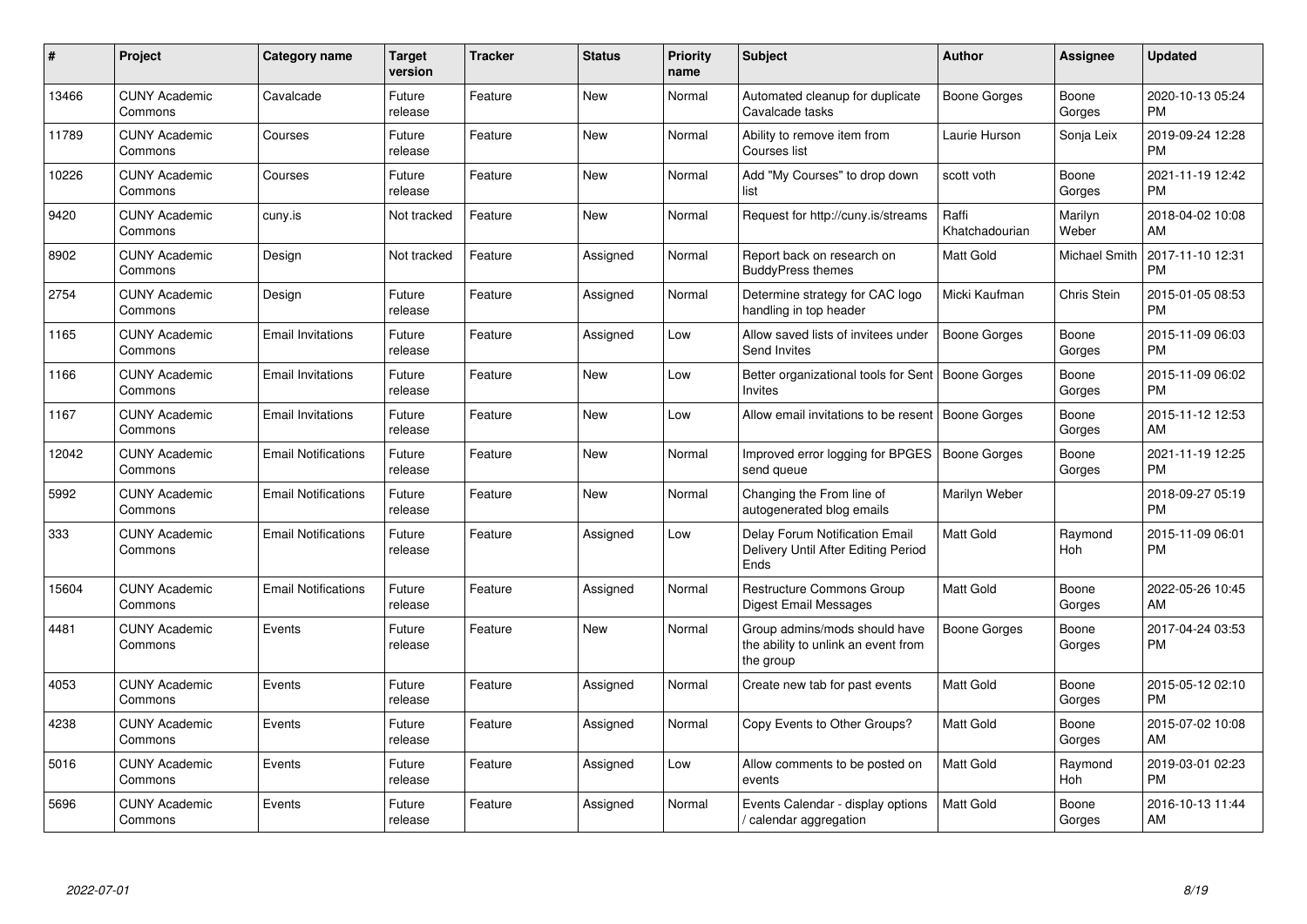| #     | Project                         | Category name      | <b>Target</b><br>version | <b>Tracker</b> | <b>Status</b>        | Priority<br>name | <b>Subject</b>                                                                      | <b>Author</b>           | <b>Assignee</b>     | <b>Updated</b>                |
|-------|---------------------------------|--------------------|--------------------------|----------------|----------------------|------------------|-------------------------------------------------------------------------------------|-------------------------|---------------------|-------------------------------|
| 3475  | <b>CUNY Academic</b><br>Commons | Events             | Future<br>release        | Feature        | Assigned             | Normal           | Request to add plugin to<br>streamline room<br>booking/appointment booking          | Naomi Barrettara        | Boone<br>Gorges     | 2014-12-01 05:14<br><b>PM</b> |
| 11077 | <b>CUNY Academic</b><br>Commons | Events             | Not tracked              | Feature        | Reporter<br>Feedback | Normal           | Show event category description<br>in event list view                               | Raffi<br>Khatchadourian |                     | 2019-02-12 10:38<br><b>PM</b> |
| 11531 | <b>CUNY Academic</b><br>Commons | Events             | Future<br>release        | Feature        | New                  | Normal           | Main Events calendar should<br>include non-public events that<br>user has access to | scott voth              | Boone<br>Gorges     | 2019-06-11 10:00<br>AM        |
| 3580  | <b>CUNY Academic</b><br>Commons | Group Blogs        | Future<br>release        | Feature        | <b>New</b>           | Normal           | Multiple blogs per group                                                            | Boone Gorges            | Boone<br>Gorges     | 2018-02-20 02:02<br><b>PM</b> |
| 653   | <b>CUNY Academic</b><br>Commons | Group Blogs        | Future<br>release        | Feature        | Assigned             | Normal           | Redesign Integration of Groups<br>and Blogs                                         | <b>Matt Gold</b>        | Samantha<br>Raddatz | 2015-11-09 05:40<br><b>PM</b> |
| 8756  | <b>CUNY Academic</b><br>Commons | Group Blogs        | Future<br>release        | Feature        | Hold                 | Normal           | Connect multiple blogs to one<br>group?                                             | <b>Matt Gold</b>        | Boone<br>Gorges     | 2017-09-30 10:42<br>AM        |
| 11834 | <b>CUNY Academic</b><br>Commons | <b>Group Files</b> | Future<br>release        | Feature        | <b>New</b>           | Normal           | Improved tools for managing<br>group file folders                                   | Boone Gorges            | Sonja Leix          | 2019-09-06 03:55<br><b>PM</b> |
| 12091 | <b>CUNY Academic</b><br>Commons | <b>Group Files</b> | Future<br>release        | Feature        | New                  | Normal           | Improved pre-upload file validation<br>for bp-group-documents                       | <b>Boone Gorges</b>     | Boone<br>Gorges     | 2019-11-14 01:21<br><b>PM</b> |
| 1192  | <b>CUNY Academic</b><br>Commons | <b>Group Files</b> | Future<br>release        | Feature        | Assigned             | Low              | When posting group files, allow<br>users to add a category without<br>saving        | <b>Matt Gold</b>        | Raymond<br>Hoh      | 2015-11-09 05:53<br><b>PM</b> |
| 3080  | <b>CUNY Academic</b><br>Commons | <b>Group Files</b> | Future<br>release        | Feature        | Assigned             | Low              | Create a system to keep track of<br>file changes                                    | <b>Matt Gold</b>        | Boone<br>Gorges     | 2014-02-26 10:04<br><b>PM</b> |
| 3354  | <b>CUNY Academic</b><br>Commons | <b>Group Files</b> | Future<br>release        | Feature        | Assigned             | Low              | Allow Group Download of Multiple<br><b>Selected Files</b>                           | <b>Matt Gold</b>        | <b>Chris Stein</b>  | 2014-08-01 08:50<br>AM        |
| 3192  | <b>CUNY Academic</b><br>Commons | Group Forums       | Future<br>release        | Feature        | Assigned             | Normal           | Customizable forum views for<br>bbPress 2.x group forums                            | Boone Gorges            | Raymond<br>Hoh      | 2015-11-09 12:47<br><b>PM</b> |
| 3193  | <b>CUNY Academic</b><br>Commons | Group Forums       | Future<br>release        | Feature        | Assigned             | Normal           | bbPress 2.x dynamic roles and<br><b>RBE</b>                                         | Boone Gorges            | Boone<br>Gorges     | 2014-09-30 01:30<br><b>PM</b> |
| 13358 | <b>CUNY Academic</b><br>Commons | Group Forums       | Future<br>release        | Feature        | <b>New</b>           | Normal           | Improved UI for group forum<br>threading settings                                   | <b>Boone Gorges</b>     | Raymond<br>Hoh      | 2021-11-19 12:27<br><b>PM</b> |
| 13199 | <b>CUNY Academic</b><br>Commons | Group Forums       | Future<br>release        | Feature        | <b>New</b>           | Normal           | Favoring Groups over bbPress<br>plugin                                              | Colin McDonald          | Colin<br>McDonald   | 2021-11-19 12:28<br><b>PM</b> |
| 10659 | <b>CUNY Academic</b><br>Commons | Group Forums       | Future<br>release        | Feature        | Assigned             | Normal           | Post to multiple groups via email                                                   | <b>Matt Gold</b>        | Raymond<br>Hoh      | 2018-11-15 12:54<br>AM        |
| 585   | <b>CUNY Academic</b><br>Commons | Group Forums       | Future<br>release        | Feature        | Assigned             | Normal           | <b>Merge Forum Topics</b>                                                           | Sarah Morgano           | Boone<br>Gorges     | 2011-07-06 04:11<br><b>PM</b> |
| 2610  | <b>CUNY Academic</b><br>Commons | Group Invitations  | Future<br>release        | Feature        | Assigned             | Low              | Request: Custom invitation<br>message to group invites                              | local admin             | Boone<br>Gorges     | 2015-11-09 06:13<br><b>PM</b> |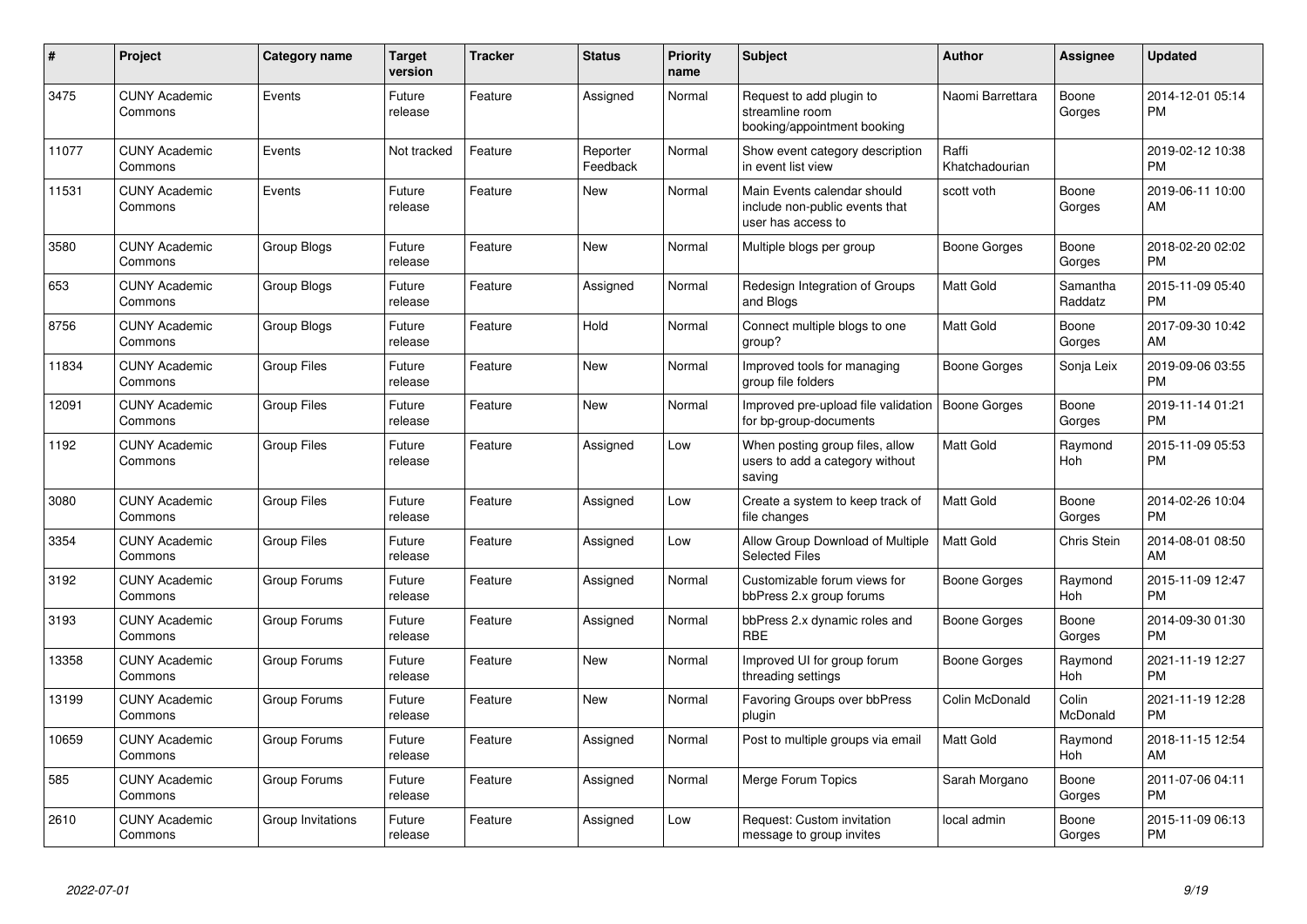| #     | Project                         | <b>Category name</b>           | <b>Target</b><br>version | <b>Tracker</b> | <b>Status</b>        | <b>Priority</b><br>name | <b>Subject</b>                                                                             | Author              | Assignee            | <b>Updated</b>                |
|-------|---------------------------------|--------------------------------|--------------------------|----------------|----------------------|-------------------------|--------------------------------------------------------------------------------------------|---------------------|---------------------|-------------------------------|
| 1456  | <b>CUNY Academic</b><br>Commons | Group Invitations              | Future<br>release        | Feature        | Reporter<br>Feedback | Low                     | Invite to Group Button from Profile<br>Field                                               | Matt Gold           | Samantha<br>Raddatz | 2015-11-09 05:59<br>PM        |
| 3308  | <b>CUNY Academic</b><br>Commons | Group Invitations              | Future<br>release        | Feature        | Assigned             | Normal                  | Allow members to rescind group<br>invitations                                              | <b>Matt Gold</b>    | Boone<br>Gorges     | 2015-04-01 08:53<br><b>PM</b> |
| 14309 | <b>CUNY Academic</b><br>Commons | Group Library                  | Future<br>release        | Feature        | New                  | Normal                  | Better handling of<br>bp_group_document file download<br>attempts when file is not present | Boone Gorges        | Boone<br>Gorges     | 2021-11-19 12:28<br>PM        |
| 13370 | <b>CUNY Academic</b><br>Commons | Group Library                  | Future<br>release        | Feature        | New                  | Normal                  | Library bulk deletion and folder<br>editing                                                | Colin McDonald      | Boone<br>Gorges     | 2020-10-13 10:41<br>AM        |
| 13650 | <b>CUNY Academic</b><br>Commons | Group Library                  | Future<br>release        | Feature        | New                  | Normal                  | Forum Attachments in Group<br>Library                                                      | Laurie Hurson       |                     | 2021-11-19 12:30<br><b>PM</b> |
| 12446 | <b>CUNY Academic</b><br>Commons | Groups (misc)                  | Future<br>release        | Feature        | Reporter<br>Feedback | Normal                  | Toggle default site to group forum<br>posting                                              | Laurie Hurson       | Laurie Hurson       | 2020-03-10 11:57<br>AM        |
| 1544  | <b>CUNY Academic</b><br>Commons | Groups (misc)                  | Future<br>release        | Feature        | Reporter<br>Feedback | Normal                  | Group Filtering and Sorting                                                                | Matt Gold           | Chris Stein         | 2019-03-01 02:25<br><b>PM</b> |
| 7115  | <b>CUNY Academic</b><br>Commons | Groups (misc)                  | Future<br>release        | Feature        | Reporter<br>Feedback | Normal                  | make licensing info clear during<br>group creation                                         | <b>Matt Gold</b>    | Raymond<br>Hoh      | 2020-12-08 11:32<br>AM        |
| 481   | <b>CUNY Academic</b><br>Commons | Groups (misc)                  | Future<br>release        | Feature        | Assigned             | Normal                  | ability to archive inactive groups<br>and blogs                                            | Michael Mandiberg   | Samantha<br>Raddatz | 2015-11-09 05:56<br>PM        |
| 3458  | <b>CUNY Academic</b><br>Commons | Groups (misc)                  | Future<br>release        | Feature        | Assigned             | Normal                  | Filter Members of Group by<br>Campus                                                       | Michael Smith       | Samantha<br>Raddatz | 2014-09-26 08:32<br><b>PM</b> |
| 1983  | <b>CUNY Academic</b><br>Commons | Home Page                      | Future<br>release        | Feature        | Assigned             | Low                     | Media Library integration with<br>Featured Content plugin                                  | <b>Boone Gorges</b> | Dominic<br>Giglio   | 2014-03-17 10:34<br>AM        |
| 4980  | <b>CUNY Academic</b><br>Commons | Home Page                      | Future<br>release        | Feature        | Assigned             | Normal                  | CAC Featured Content -- Adding<br>Randomization                                            | <b>Matt Gold</b>    | Boone<br>Gorges     | 2016-12-12 03:01<br><b>PM</b> |
| 1888  | <b>CUNY Academic</b><br>Commons | Home Page                      | Future<br>release        | Feature        | Assigned             | Normal                  | Refactor BP MPO Activity Filter to<br>support proper pagination                            | Sarah Morgano       | Boone<br>Gorges     | 2014-05-01 07:11<br><b>PM</b> |
| 3230  | <b>CUNY Academic</b><br>Commons | Internal Tools and<br>Workflow | Not tracked              | Feature        | Assigned             | High                    | Scripts for quicker<br>provisioning/updating of<br>development environments                | Boone Gorges        | Boone<br>Gorges     | 2016-01-26 04:54<br><b>PM</b> |
| 13891 | <b>CUNY Academic</b><br>Commons | Internal Tools and<br>Workflow | 2.1.0                    | Feature        | New                  | Normal                  | Migrate automated linting to<br>GitHub Actions                                             | Boone Gorges        | Jeremy Felt         | 2022-06-29 11:13<br>AM        |
| 15194 | <b>CUNY Academic</b><br>Commons | Internal Tools and<br>Workflow | 2.1.0                    | Feature        | New                  | Normal                  | PHPCS sniff for un-restored<br>switch_to_blog() calls                                      | Boone Gorges        | Jeremy Felt         | 2022-05-26 10:45<br>AM        |
| 5234  | <b>CUNY Academic</b><br>Commons | Membership                     | Future<br>release        | Feature        | Assigned             | Normal                  | Write Unconfirmed patch for WP                                                             | Boone Gorges        | Boone<br>Gorges     | 2016-10-24 11:18<br>AM        |
| 3330  | <b>CUNY Academic</b><br>Commons | My Commons                     | Future<br>release        | Feature        | Assigned             | Normal                  | "Commons Information" tool                                                                 | Boone Gorges        | Chris Stein         | 2014-09-22 08:46<br><b>PM</b> |
| 3517  | <b>CUNY Academic</b><br>Commons | My Commons                     | Future<br>release        | Feature        | Assigned             | Normal                  | Mute/Unmute My Commons<br>updates                                                          | Matt Gold           | Raymond<br>Hoh      | 2015-11-09 01:19<br>PM        |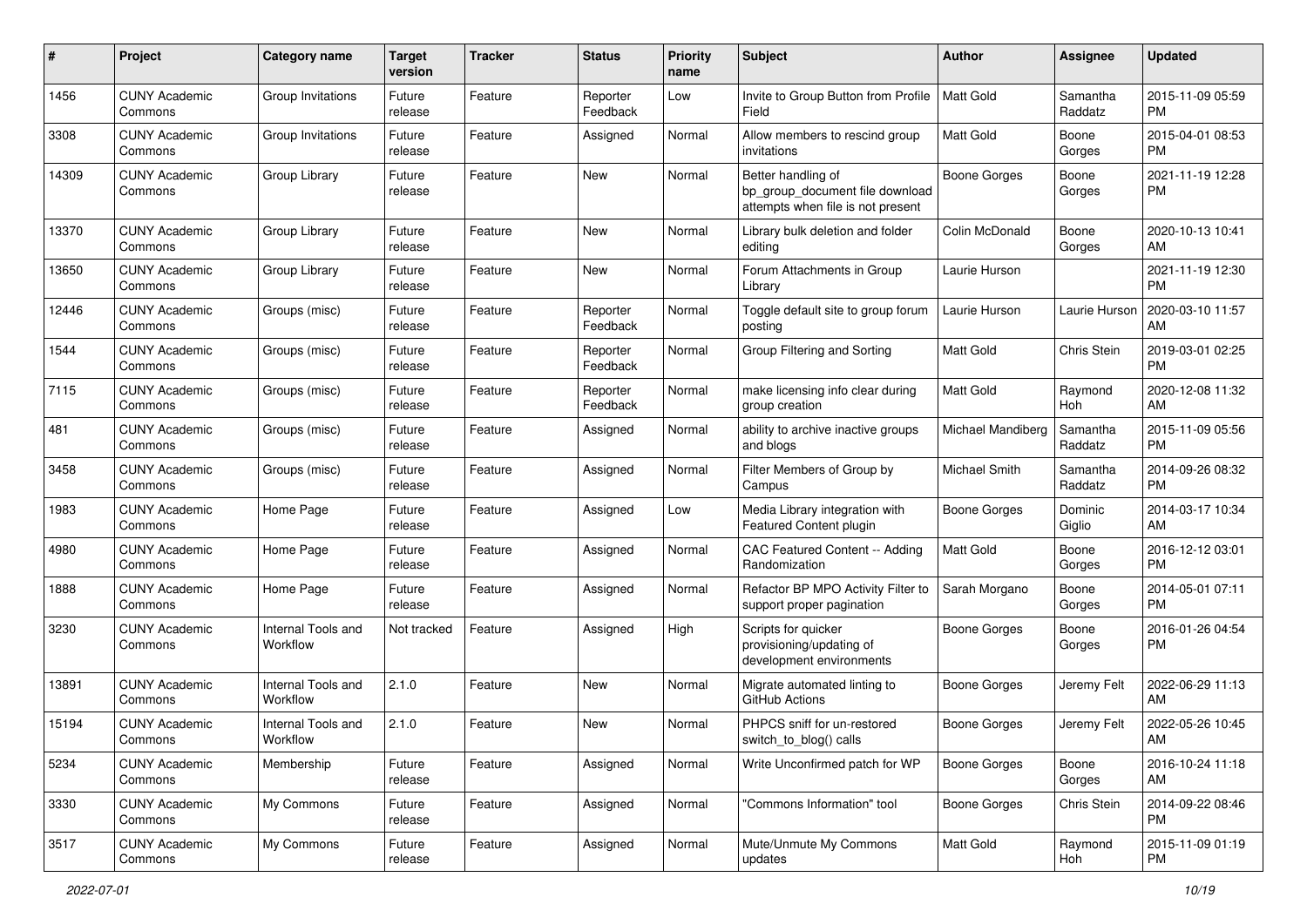| #     | <b>Project</b>                  | Category name           | <b>Target</b><br>version | <b>Tracker</b> | <b>Status</b> | <b>Priority</b><br>name | <b>Subject</b>                                                                             | <b>Author</b>    | Assignee        | <b>Updated</b>                |
|-------|---------------------------------|-------------------------|--------------------------|----------------|---------------|-------------------------|--------------------------------------------------------------------------------------------|------------------|-----------------|-------------------------------|
| 3536  | <b>CUNY Academic</b><br>Commons | My Commons              | Future<br>release        | Feature        | Assigned      | Normal                  | Infinite Scroll on My Commons<br>page                                                      | Matt Gold        | Raymond<br>Hoh  | 2015-04-13 04:42<br><b>PM</b> |
| 9895  | <b>CUNY Academic</b><br>Commons | Onboarding              | Future<br>release        | Feature        | Assigned      | Normal                  | Add "Accept Invitation"<br>link/button/function to Group<br>and/or Site invitation emails? | Luke Waltzer     | Boone<br>Gorges | 2018-06-07 12:42<br><b>PM</b> |
| 9028  | <b>CUNY Academic</b><br>Commons | Onboarding              | Future<br>release        | Feature        | Assigned      | Normal                  | suggest groups to new members<br>during the registration process                           | Matt Gold        | Chris Stein     | 2018-10-24 12:34<br><b>PM</b> |
| 5955  | <b>CUNY Academic</b><br>Commons | Outreach                | Future<br>release        | Feature        | Assigned      | Normal                  | Create auto-newsletter for<br>commons members                                              | Matt Gold        | Luke Waltzer    | 2016-08-30 10:34<br>AM        |
| 14787 | <b>CUNY Academic</b><br>Commons | <b>Plugin Packages</b>  | Future<br>release        | Feature        | <b>New</b>    | Normal                  | Creating a "Design" plugin<br>package                                                      | Laurie Hurson    | scott voth      | 2022-04-27 04:56<br><b>PM</b> |
| 2832  | <b>CUNY Academic</b><br>Commons | <b>Public Portfolio</b> | Future<br>release        | Feature        | Assigned      | Normal                  | Improve interface for (not)<br>auto-linking profile fields                                 | Boone Gorges     | Chris Stein     | 2015-01-05 08:52<br><b>PM</b> |
| 3048  | <b>CUNY Academic</b><br>Commons | <b>Public Portfolio</b> | Future<br>release        | Feature        | <b>New</b>    | Low                     | Images for rich text profile fields                                                        | Boone Gorges     | Boone<br>Gorges | 2014-02-19 12:56<br><b>PM</b> |
| 14184 | <b>CUNY Academic</b><br>Commons | <b>Public Portfolio</b> | Future<br>release        | Feature        | <b>New</b>    | Normal                  | Centralized mechanism for storing<br>Campus affiliations                                   | Boone Gorges     | Boone<br>Gorges | 2022-01-04 11:35<br>AM        |
| 2881  | <b>CUNY Academic</b><br>Commons | <b>Public Portfolio</b> | Future<br>release        | Feature        | Assigned      | Normal                  | Redesign the UX for Profiles                                                               | Chris Stein      | Chris Stein     | 2016-10-13 12:45<br><b>PM</b> |
| 2013  | <b>CUNY Academic</b><br>Commons | <b>Public Portfolio</b> | Future<br>release        | Feature        | Assigned      | Low                     | Have Profile Privacy Options show   Matt Gold<br>up only for filled-in fields              |                  | Boone<br>Gorges | 2015-11-09 06:09<br><b>PM</b> |
| 3042  | <b>CUNY Academic</b><br>Commons | <b>Public Portfolio</b> | Future<br>release        | Feature        | Assigned      | Normal                  | Browsing member interests                                                                  | <b>Matt Gold</b> | Boone<br>Gorges | 2015-03-21 09:04<br><b>PM</b> |
| 3220  | <b>CUNY Academic</b><br>Commons | <b>Public Portfolio</b> | Future<br>release        | Feature        | Assigned      | Normal                  | Add indent/outdent option to<br>Formatting Buttons on Profile<br>Page                      | Matt Gold        | Boone<br>Gorges | 2014-05-21 10:39<br><b>PM</b> |
| 3768  | <b>CUNY Academic</b><br>Commons | <b>Public Portfolio</b> | Future<br>release        | Feature        | Assigned      | Normal                  | Institutions/Past positions on<br>public portfolios                                        | Matt Gold        | Boone<br>Gorges | 2018-04-23 10:44<br>AM        |
| 3770  | <b>CUNY Academic</b><br>Commons | <b>Public Portfolio</b> | Future<br>release        | Feature        | Assigned      | Normal                  | Improve Layout/Formatting of<br>Positions Area on Public Portfolios                        | Matt Gold        | Chris Stein     | 2015-04-01 09:17<br><b>PM</b> |
| 2753  | <b>CUNY Academic</b><br>Commons | <b>Public Portfolio</b> | Future<br>release        | Feature        | <b>New</b>    | Normal                  | Create actual actual tagification in<br>academic interests and other<br>fields             | Micki Kaufman    | Boone<br>Gorges | 2015-01-05 08:52<br><b>PM</b> |
| 10354 | <b>CUNY Academic</b><br>Commons | <b>Public Portfolio</b> | Future<br>release        | Feature        | <b>New</b>    | Normal                  | Opt out of Having a Profile Page                                                           | scott voth       | Chris Stein     | 2020-05-12 10:43<br>AM        |
| 6115  | <b>CUNY Academic</b><br>Commons | Publicity               | Not tracked              | Feature        | Assigned      | Normal                  | create digital signage for GC                                                              | <b>Matt Gold</b> | scott voth      | 2016-10-11 10:09<br><b>PM</b> |
| 9643  | <b>CUNY Academic</b><br>Commons | Publicity               | Not tracked              | Feature        | <b>New</b>    | Normal                  | Create a page on the Commons<br>for logos etc.                                             | Stephen Real     | Stephen Real    | 2018-04-24 10:53<br>AM        |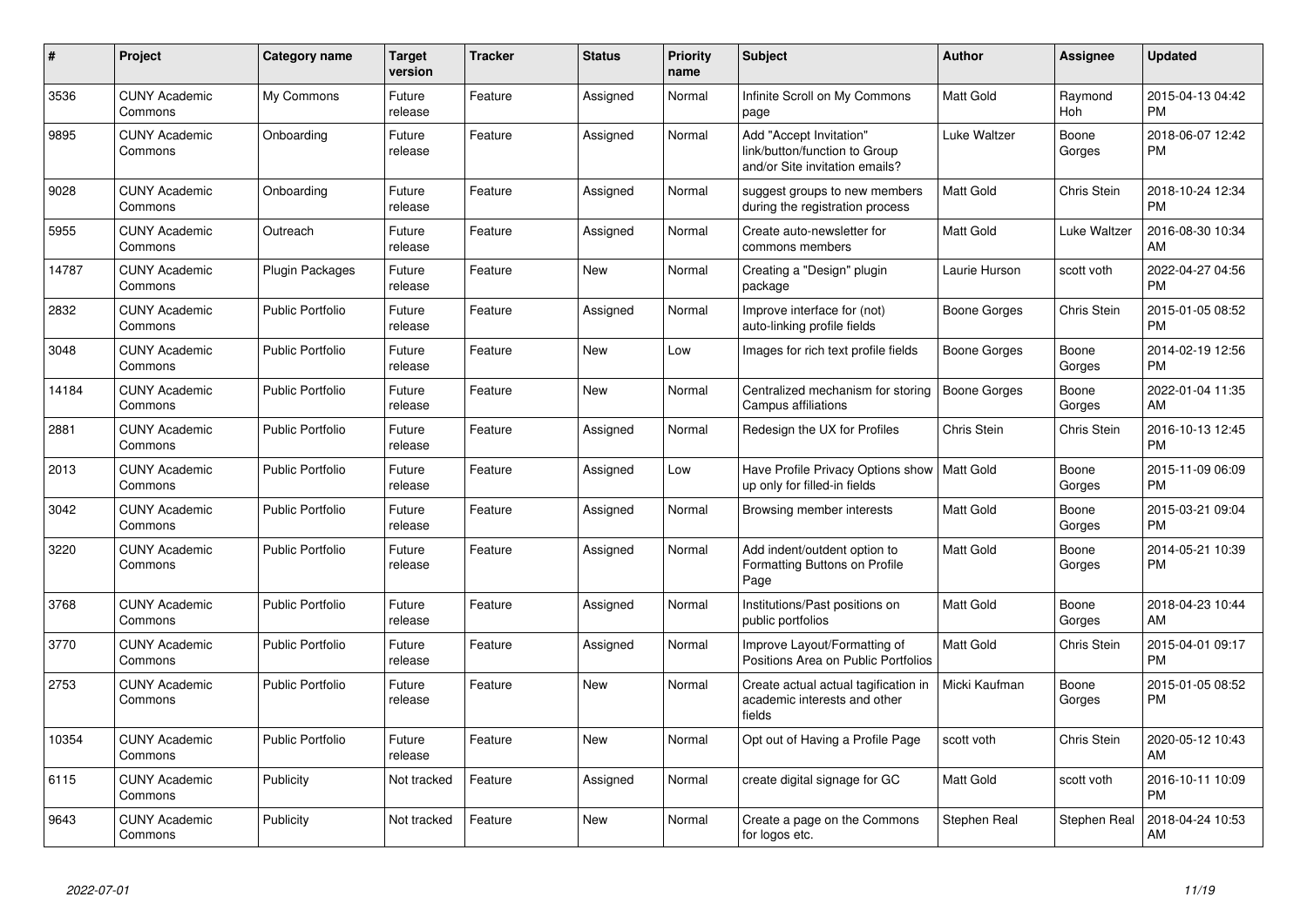| $\pmb{\#}$ | Project                         | <b>Category name</b>     | <b>Target</b><br>version | <b>Tracker</b> | <b>Status</b>        | <b>Priority</b><br>name | <b>Subject</b>                                                                                                                                        | <b>Author</b>    | <b>Assignee</b>     | <b>Updated</b>                |
|------------|---------------------------------|--------------------------|--------------------------|----------------|----------------------|-------------------------|-------------------------------------------------------------------------------------------------------------------------------------------------------|------------------|---------------------|-------------------------------|
| 11945      | <b>CUNY Academic</b><br>Commons | Reckoning                | Future<br>release        | Feature        | Reporter<br>Feedback | Normal                  | Add Comments bubble to<br>Reckoning views                                                                                                             | Boone Gorges     | Boone<br>Gorges     | 2019-11-12 05:14<br><b>PM</b> |
| 3615       | <b>CUNY Academic</b><br>Commons | Redmine                  | Not tracked              | Feature        | <b>New</b>           | Low                     | Create Redmine issues via email                                                                                                                       | Dominic Giglio   | Boone<br>Gorges     | 2017-11-16 11:36<br>AM        |
| 940        | <b>CUNY Academic</b><br>Commons | Redmine                  | Future<br>release        | Feature        | Assigned             | Low                     | Communication with users after<br>releases                                                                                                            | Matt Gold        | Dominic<br>Giglio   | 2012-09-09 04:36<br><b>PM</b> |
| 308        | <b>CUNY Academic</b><br>Commons | Registration             | Future<br>release        | Feature        | New                  | Normal                  | Group recommendations for<br>signup process                                                                                                           | Boone Gorges     | Samantha<br>Raddatz | 2015-11-09 05:07<br><b>PM</b> |
| 5225       | <b>CUNY Academic</b><br>Commons | Registration             | Future<br>release        | Feature        | Assigned             | Normal                  | On-boarding Issues                                                                                                                                    | Luke Waltzer     | Samantha<br>Raddatz | 2016-02-12 02:58<br><b>PM</b> |
| 370        | <b>CUNY Academic</b><br>Commons | Registration             | Future<br>release        | Feature        | Assigned             | High                    | <b>Guest Accounts</b>                                                                                                                                 | Matt Gold        | Matt Gold           | 2015-04-09 09:33<br><b>PM</b> |
| 11860      | <b>CUNY Academic</b><br>Commons | Registration             | Future<br>release        | Feature        | New                  | Normal                  | <b>Ensure Students Are Aware They</b><br>Can Use Aliases At Registration                                                                              | scott voth       |                     | 2019-09-24 08:46<br>AM        |
| 8976       | <b>CUNY Academic</b><br>Commons | Reply By Email           | Not tracked              | Feature        | Assigned             | Normal                  | Package RBE new topics posting?                                                                                                                       | <b>Matt Gold</b> | Raymond<br>Hoh      | 2017-12-04 02:34<br><b>PM</b> |
| 3002       | <b>CUNY Academic</b><br>Commons | Search                   | Future<br>release        | Feature        | Assigned             | Normal                  | Overhaul CAC search by using<br>external search appliance                                                                                             | Boone Gorges     | Boone<br>Gorges     | 2020-07-15 03:05<br><b>PM</b> |
| 3662       | <b>CUNY Academic</b><br>Commons | <b>SEO</b>               | Future<br>release        | Feature        | Assigned             | Normal                  | Duplicate Content/SEO/Google<br>issues                                                                                                                | Matt Gold        | Raymond<br>Hoh      | 2015-04-13 04:37<br><b>PM</b> |
| 13048      | <b>CUNY Academic</b><br>Commons | Shortcodes and<br>embeds | Future<br>release        | Feature        | New                  | Normal                  | Jupyter Notebooks support                                                                                                                             | Boone Gorges     |                     | 2020-07-14 11:46<br>AM        |
| 5489       | <b>CUNY Academic</b><br>Commons | Social Paper             | Future<br>release        | Feature        | New                  | Normal                  | Asc/desc sorting for Social Paper<br>directories                                                                                                      | Boone Gorges     |                     | 2016-04-21 10:06<br><b>PM</b> |
| 5050       | <b>CUNY Academic</b><br>Commons | Social Paper             | Future<br>release        | Feature        | New                  | Low                     | Making comments visible in SP<br>editing mode (SP suggestion #1)                                                                                      | Marilyn Weber    | Samantha<br>Raddatz | 2019-09-17 11:10<br><b>PM</b> |
| 5052       | <b>CUNY Academic</b><br>Commons | Social Paper             | Future<br>release        | Feature        | New                  | Low                     | Sentence by sentence or line by<br>line comments (SP suggestion #3)                                                                                   | Marilyn Weber    | Boone<br>Gorges     | 2016-02-11 10:24<br><b>PM</b> |
| 5053       | <b>CUNY Academic</b><br>Commons | Social Paper             | Future<br>release        | Feature        | <b>New</b>           | Low                     | Scrollable menu to add readers<br>(SP suggestion #4)                                                                                                  | Marilyn Weber    | Samantha<br>Raddatz | 2016-04-21 05:21<br><b>PM</b> |
| 5058       | <b>CUNY Academic</b><br>Commons | Social Paper             | Future<br>release        | Feature        | <b>New</b>           | Low                     | Can there be a clearer signal that<br>even when comments have<br>already been made you add<br>comments by clicking on the side?<br>(SP suggestion #5) | Marilyn Weber    | Samantha<br>Raddatz | 2016-02-11 10:24<br><b>PM</b> |
| 5199       | <b>CUNY Academic</b><br>Commons | Social Paper             | Future<br>release        | Feature        | New                  | Normal                  | add tables to the SP editor                                                                                                                           | Marilyn Weber    |                     | 2016-10-24 11:27<br>AM        |
| 5205       | <b>CUNY Academic</b><br>Commons | Social Paper             | Future<br>release        | Feature        | <b>New</b>           | Normal                  | Social Paper folders                                                                                                                                  | Marilyn Weber    |                     | 2016-02-11 10:24<br><b>PM</b> |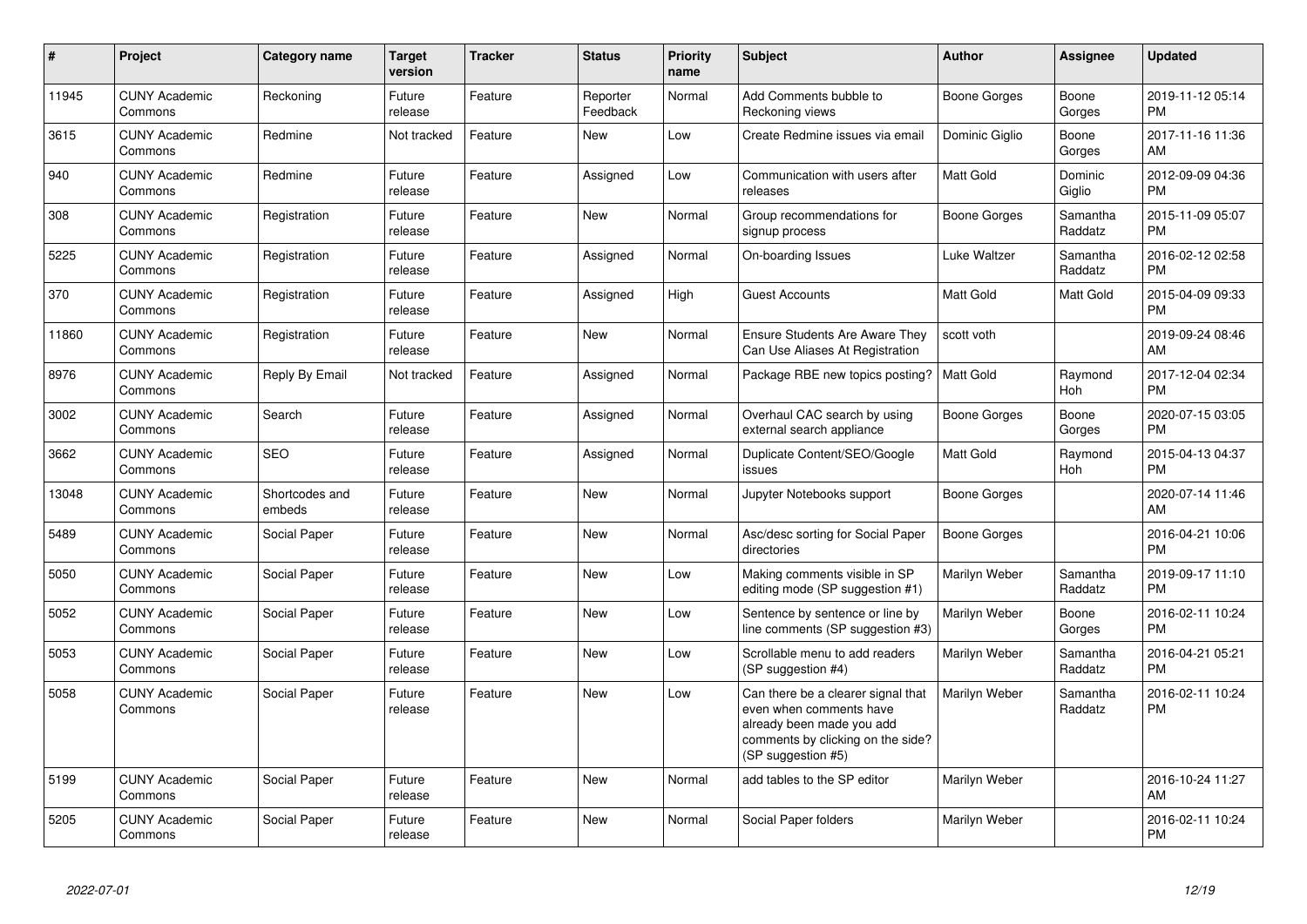| #     | Project                         | <b>Category name</b>     | Target<br>version | <b>Tracker</b> | <b>Status</b>        | <b>Priority</b><br>name | <b>Subject</b>                                                        | <b>Author</b>       | Assignee            | <b>Updated</b>                |
|-------|---------------------------------|--------------------------|-------------------|----------------|----------------------|-------------------------|-----------------------------------------------------------------------|---------------------|---------------------|-------------------------------|
| 5397  | <b>CUNY Academic</b><br>Commons | Social Paper             | Future<br>release | Feature        | <b>New</b>           | Normal                  | frustrating to have to<br>enable/disable in SP                        | Marilyn Weber       | Samantha<br>Raddatz | 2016-04-20 03:39<br><b>PM</b> |
| 8898  | <b>CUNY Academic</b><br>Commons | Social Paper             | Not tracked       | Feature        | Assigned             | Normal                  | Usage data on docs and social<br>paper                                | <b>Matt Gold</b>    | Matt Gold           | 2017-11-16 11:32<br>AM        |
| 6426  | <b>CUNY Academic</b><br>Commons | Spam/Spam<br>Prevention  | Future<br>release | Feature        | Assigned             | Normal                  | Force captcha on all comments?                                        | Matt Gold           | <b>Tahir Butt</b>   | 2016-10-24 02:06<br><b>PM</b> |
| 3090  | <b>CUNY Academic</b><br>Commons | Twitter page             | Future<br>release | Feature        | Assigned             | Normal                  | Prevent Retweets from showing<br>up on Commons twitter page           | Matt Gold           | Tahir Butt          | 2016-10-24 11:31<br>AM        |
| 3473  | <b>CUNY Academic</b><br>Commons | <b>User Experience</b>   | Future<br>release | Feature        | Assigned             | Normal                  | Commons profile: Add help info<br>about "Positions" replacing "title" | Keith Miyake        | Samantha<br>Raddatz | 2015-11-09 02:28<br><b>PM</b> |
| 5316  | <b>CUNY Academic</b><br>Commons | <b>User Experience</b>   | Future<br>release | Feature        | Assigned             | Normal                  | Prompt user email address<br>updates                                  | <b>Matt Gold</b>    | Stephen Real        | 2016-12-21 03:30<br><b>PM</b> |
| 1508  | <b>CUNY Academic</b><br>Commons | WordPress (misc)         | Future<br>release | Feature        | Assigned             | Normal                  | Share login cookies across<br>mapped domains                          | Boone Gorges        | Boone<br>Gorges     | 2012-07-02 12:12<br><b>PM</b> |
| 6332  | <b>CUNY Academic</b><br>Commons | WordPress (misc)         | Future<br>release | Feature        | <b>New</b>           | Normal                  | Allow uploaded files to be marked<br>as private in an ad hoc way      | <b>Boone Gorges</b> |                     | 2016-10-17 11:41<br><b>PM</b> |
| 10380 | <b>CUNY Academic</b><br>Commons | WordPress (misc)         | Future<br>release | Feature        | In Progress          | Normal                  | Remove blacklisted plugins                                            | Boone Gorges        |                     | 2022-04-26 12:00<br><b>PM</b> |
| 13835 | <b>CUNY Academic</b><br>Commons | WordPress (misc)         | Future<br>release | Feature        | <b>New</b>           | Normal                  | Allow OneSearch widget to have<br>'CUNY' as campus                    | Boone Gorges        | Boone<br>Gorges     | 2021-11-19 12:39<br><b>PM</b> |
| 287   | <b>CUNY Academic</b><br>Commons | WordPress (misc)         | Future<br>release | Feature        | Assigned             | Normal                  | Create troubleshooting tool for<br>account sign-up                    | Matt Gold           | Boone<br>Gorges     | 2015-11-09 06:17<br><b>PM</b> |
| 365   | <b>CUNY Academic</b><br>Commons | WordPress (misc)         | Future<br>release | Feature        | Assigned             | Normal                  | <b>Create Mouseover Tooltips</b><br>throughout Site                   | Matt Gold           | Chris Stein         | 2015-11-09 06:18<br><b>PM</b> |
| 1105  | <b>CUNY Academic</b><br>Commons | WordPress (misc)         | Future<br>release | Feature        | Assigned             | Normal                  | Rephrase Blog Privacy Options                                         | <b>Matt Gold</b>    | Samantha<br>Raddatz | 2015-11-09 06:19<br><b>PM</b> |
| 3657  | <b>CUNY Academic</b><br>Commons | WordPress (misc)         | Not tracked       | Feature        | New                  | Normal                  | Create alert for GC email<br>addresses                                | Matt Gold           | Matt Gold           | 2016-04-14 11:29<br><b>PM</b> |
| 3759  | <b>CUNY Academic</b><br>Commons | WordPress (misc)         | Future<br>release | Feature        | Assigned             | Normal                  | Review Interface for Adding Users<br>to Blogs                         | <b>Matt Gold</b>    | Boone<br>Gorges     | 2015-03-24 05:52<br><b>PM</b> |
| 12121 | <b>CUNY Academic</b><br>Commons | <b>WordPress Plugins</b> | 2.0.3             | Feature        | Reporter<br>Feedback | Normal                  | Embedding H5P Iframes on<br><b>Commons Site</b>                       | Laurie Hurson       | Boone<br>Gorges     | 2022-06-29 11:32<br>AM        |
| 364   | <b>CUNY Academic</b><br>Commons | <b>WordPress Plugins</b> | Future<br>release | Feature        | New                  | Normal                  | <b>Bulletin Board</b>                                                 | <b>Matt Gold</b>    |                     | 2015-01-05 08:50<br><b>PM</b> |
| 497   | <b>CUNY Academic</b><br>Commons | <b>WordPress Plugins</b> | Future<br>release | Feature        | Assigned             | Normal                  | Drag and Drop Ordering on<br><b>Gallery Post Plugin</b>               | Matt Gold           | Ron Rennick         | 2015-11-09 06:18<br><b>PM</b> |
| 658   | <b>CUNY Academic</b><br>Commons | <b>WordPress Plugins</b> | Future<br>release | Feature        | Assigned             | Normal                  | Rebulid Sitewide Tag Suggestion                                       | <b>Matt Gold</b>    | Boone<br>Gorges     | 2015-01-05 08:47<br><b>PM</b> |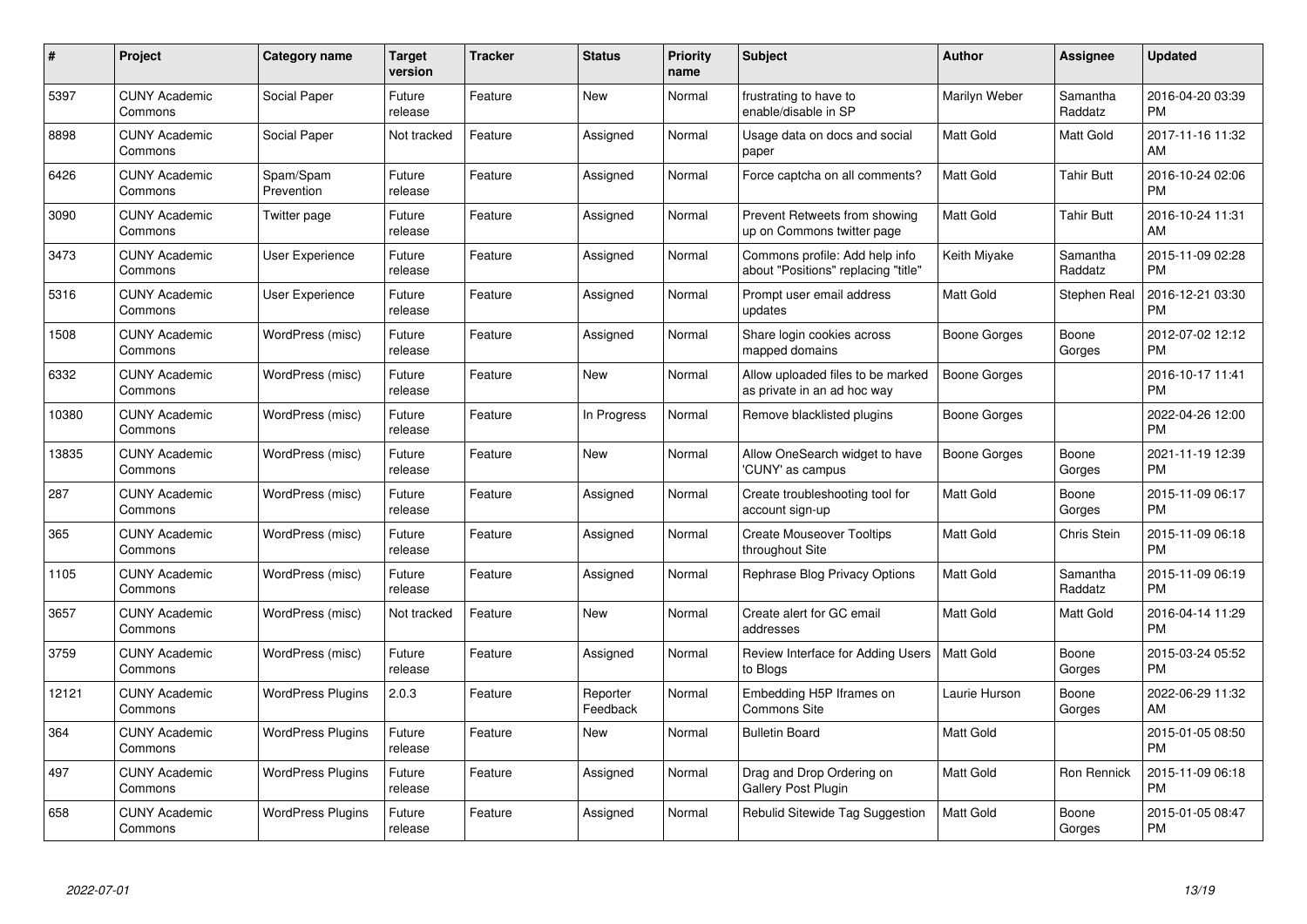| #     | Project                         | <b>Category name</b>     | <b>Target</b><br>version | <b>Tracker</b> | <b>Status</b>        | <b>Priority</b><br>name | <b>Subject</b>                                              | <b>Author</b>           | <b>Assignee</b>    | <b>Updated</b>                |
|-------|---------------------------------|--------------------------|--------------------------|----------------|----------------------|-------------------------|-------------------------------------------------------------|-------------------------|--------------------|-------------------------------|
| 1562  | <b>CUNY Academic</b><br>Commons | <b>WordPress Plugins</b> | Future<br>release        | Feature        | Assigned             | Low                     | Play with NYT Collaborative<br><b>Authoring Tool</b>        | <b>Matt Gold</b>        | Boone<br>Gorges    | 2015-01-05 08:47<br><b>PM</b> |
| 2223  | <b>CUNY Academic</b><br>Commons | <b>WordPress Plugins</b> | Future<br>release        | Feature        | Assigned             | Low                     | Add Participad to the CUNY<br><b>Academic Commons</b>       | <b>Matt Gold</b>        | Boone<br>Gorges    | 2014-09-17 10:03<br><b>PM</b> |
| 9947  | <b>CUNY Academic</b><br>Commons | <b>WordPress Plugins</b> | Future<br>release        | Feature        | Reporter<br>Feedback | Normal                  | Install H5P quiz plugin                                     | <b>Matt Gold</b>        | Boone<br>Gorges    | 2018-09-11 11:01<br>AM        |
| 8498  | <b>CUNY Academic</b><br>Commons | <b>WordPress Plugins</b> | Future<br>release        | Feature        | <b>New</b>           | Low                     | <b>Gravity Forms Email Users</b>                            | Raffi<br>Khatchadourian | Matt Gold          | 2017-10-13 12:58<br><b>PM</b> |
| 16314 | <b>CUNY Academic</b><br>Commons | <b>WordPress Plugins</b> |                          | Feature        | <b>New</b>           | Normal                  | Install Multicollab plug-in?                                | Raffi<br>Khatchadourian |                    | 2022-06-29 03:44<br><b>PM</b> |
| 8211  | <b>CUNY Academic</b><br>Commons | <b>WordPress Themes</b>  | Future<br>release        | Feature        | <b>New</b>           | Normal                  | Theme Suggestions: Material<br>Design-Inspired Themes       | Margaret Galvan         | Margaret<br>Galvan | 2017-08-07 02:48<br><b>PM</b> |
| 412   | <b>CUNY Academic</b><br>Commons | <b>WordPress Themes</b>  | Future<br>release        | Feature        | Assigned             | Normal                  | <b>Featured Themes</b>                                      | Matt Gold               | Dominic<br>Giglio  | 2015-01-05 08:44<br><b>PM</b> |
| 12004 | <b>CUNY Academic</b><br>Commons |                          | Not tracked              | Support        | Reporter<br>Feedback | Normal                  | Notifications for spam blog<br>comments                     | Gina Cherry             | Raymond<br>Hoh     | 2019-11-01 12:05<br><b>PM</b> |
| 14842 | <b>CUNY Academic</b><br>Commons |                          | Not tracked              | Support        | Reporter<br>Feedback | Normal                  | Question about widgets and block<br>editor                  | Gina Cherry             |                    | 2021-10-06 03:01<br><b>PM</b> |
| 12328 | <b>CUNY Academic</b><br>Commons |                          | Not tracked              | Support        | New                  | Normal                  | Sign up Code for Non-CUNY<br>Faculty                        | Laurie Hurson           |                    | 2020-01-28 10:25<br>AM        |
| 12484 | <b>CUNY Academic</b><br>Commons |                          | Not tracked              | Support        | Reporter<br>Feedback | Normal                  | Sign up Code for COIL Course<br>starting in March           | Laurie Hurson           | Matt Gold          | 2020-03-02 02:26<br><b>PM</b> |
| 14538 | <b>CUNY Academic</b><br>Commons |                          | Not tracked              | Support        | Reporter<br>Feedback | Normal                  | <b>Weebly To Commons</b>                                    | Laurie Hurson           |                    | 2021-09-14 10:47<br>AM        |
| 15176 | <b>CUNY Academic</b><br>Commons |                          | Not tracked              | Support        | Reporter<br>Feedback | Normal                  | Archiving Q Writing & Old<br>Wordpress Sites on the Commons | Laurie Hurson           |                    | 2022-02-08 10:28<br>AM        |
| 8607  | <b>CUNY Academic</b><br>Commons |                          | Not tracked              | Support        | <b>New</b>           | Normal                  | Paypal?                                                     | Marilyn Weber           | Matt Gold          | 2018-05-15 01:37<br><b>PM</b> |
| 9207  | <b>CUNY Academic</b><br>Commons |                          | Future<br>release        | Support        | Reporter<br>Feedback | Normal                  | display dashboards made in<br>Tableau?                      | Marilyn Weber           | Boone<br>Gorges    | 2018-04-10 10:42<br>AM        |
| 10657 | <b>CUNY Academic</b><br>Commons |                          | Not tracked              | Support        | Reporter<br>Feedback | Normal                  | child theme problems                                        | Marilyn Weber           |                    | 2018-11-08 01:19<br><b>PM</b> |
| 11149 | <b>CUNY Academic</b><br>Commons |                          | Not tracked              | Support        | Reporter<br>Feedback | Normal                  | comments getting blocked                                    | Marilyn Weber           | Raymond<br>Hoh     | 2019-03-26 11:40<br>AM        |
| 11509 | <b>CUNY Academic</b><br>Commons |                          | Not tracked              | Support        | Reporter<br>Feedback | Normal                  | deleted Page causing a Menu<br>problem?                     | Marilyn Weber           |                    | 2019-06-04 09:54<br>AM        |
| 11519 | <b>CUNY Academic</b><br>Commons |                          | Not tracked              | Support        | Assigned             | Normal                  | comment option not appearing                                | Marilyn Weber           |                    | 2019-09-24 10:28<br>AM        |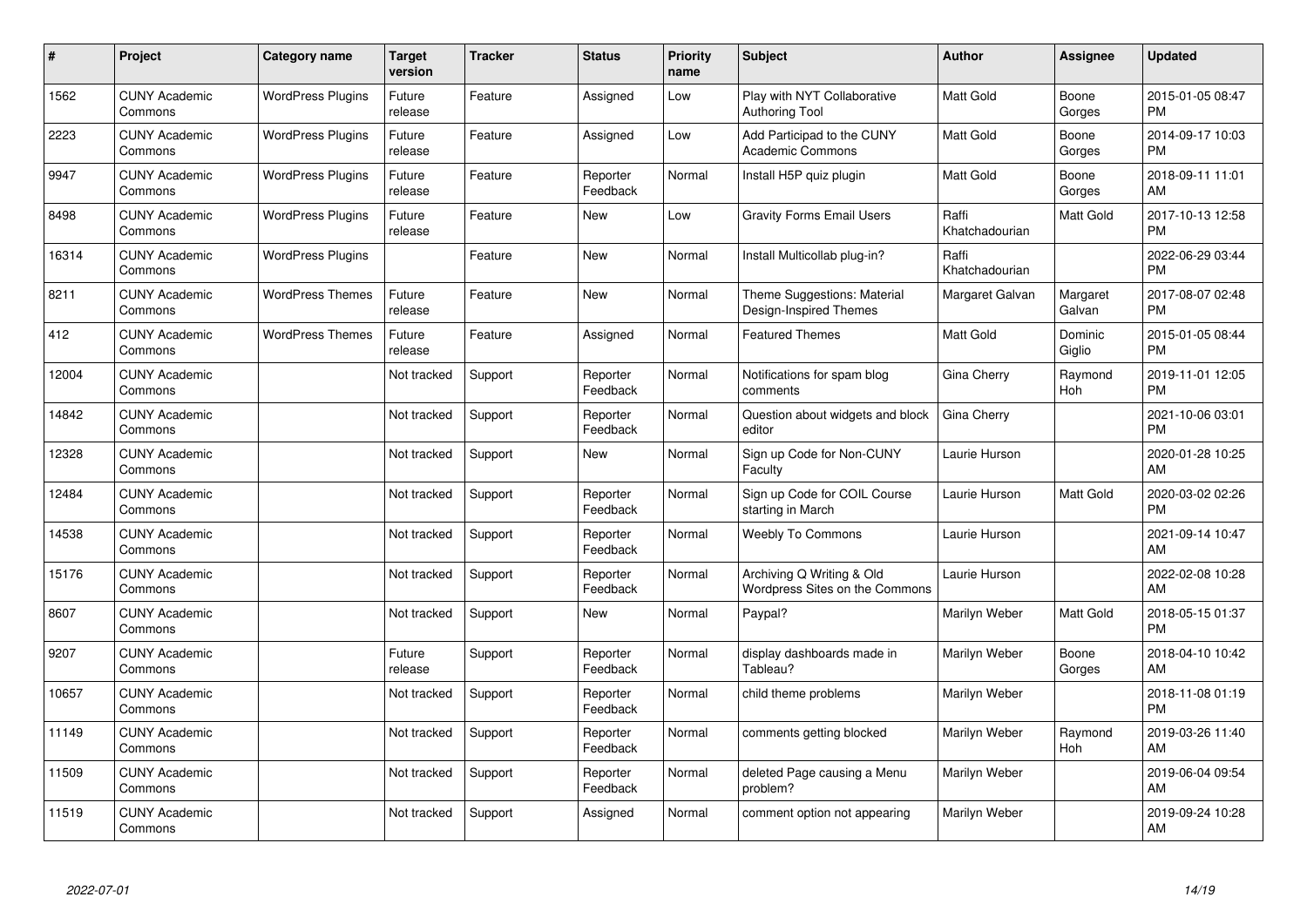| #     | Project                         | <b>Category name</b> | <b>Target</b><br>version | <b>Tracker</b> | <b>Status</b>        | <b>Priority</b><br>name | <b>Subject</b>                                                    | <b>Author</b> | Assignee       | <b>Updated</b>                |
|-------|---------------------------------|----------------------|--------------------------|----------------|----------------------|-------------------------|-------------------------------------------------------------------|---------------|----------------|-------------------------------|
| 11771 | <b>CUNY Academic</b><br>Commons |                      | Not tracked              | Support        | Reporter<br>Feedback | Normal                  | post displays in sections                                         | Marilyn Weber |                | 2019-08-20 10:34<br>AM        |
| 11787 | <b>CUNY Academic</b><br>Commons |                      | Not tracked              | Support        | Reporter<br>Feedback | Normal                  | automated comments notifications<br>on ZenDesk                    | Marilyn Weber |                | 2019-08-26 06:18<br><b>PM</b> |
| 11848 | <b>CUNY Academic</b><br>Commons |                      | Not tracked              | Support        | Hold                 | Normal                  | a Dean of Faculty wants to share<br>a large file                  | Marilyn Weber |                | 2019-09-24 08:44<br>AM        |
| 12352 | <b>CUNY Academic</b><br>Commons |                      | Not tracked              | Support        | <b>New</b>           | Normal                  | "posts list" page builder block<br>option                         | Marilyn Weber |                | 2020-02-03 01:29<br><b>PM</b> |
| 13034 | <b>CUNY Academic</b><br>Commons |                      | Not tracked              | Support        | Reporter<br>Feedback | Normal                  | a site is asking people to join the<br>Commons to get a download  | Marilyn Weber |                | 2020-07-12 07:23<br>AM        |
| 13255 | <b>CUNY Academic</b><br>Commons |                      | Not tracked              | Support        | Reporter<br>Feedback | Normal                  | Accessibility problems                                            | Marilyn Weber |                | 2020-09-01 05:48<br><b>PM</b> |
| 13286 | <b>CUNY Academic</b><br>Commons |                      | Not tracked              | Support        | <b>New</b>           | Normal                  | problem connecting with<br>WordPress app                          | Marilyn Weber | Raymond<br>Hoh | 2020-09-08 11:16<br>AM        |
| 14398 | <b>CUNY Academic</b><br>Commons |                      | Not tracked              | Support        | Reporter<br>Feedback | Normal                  | Events plug-in notification problem                               | Marilyn Weber |                | 2021-05-11 11:21<br>AM        |
| 14784 | <b>CUNY Academic</b><br>Commons |                      |                          | Support        | Reporter<br>Feedback | Normal                  | User report of logo problem when<br>using Customizer theme        | Marilyn Weber |                | 2021-09-17 10:25<br>AM        |
| 14900 | <b>CUNY Academic</b><br>Commons |                      | Not tracked              | Support        | Reporter<br>Feedback | Normal                  | previous theme?                                                   | Marilyn Weber |                | 2021-10-25 10:31<br>AM        |
| 15045 | <b>CUNY Academic</b><br>Commons |                      |                          | Support        | New                  | Normal                  | no result for KCeL in the search<br>box on the commons            | Marilyn Weber |                | 2021-12-10 11:29<br>AM        |
| 15169 | <b>CUNY Academic</b><br>Commons |                      | 2.0.3                    | Support        | Reporter<br>Feedback | Normal                  | new Prelude website zipfiles for<br>custom theme and other files. | Marilyn Weber |                | 2022-06-29 11:32<br>AM        |
| 15260 | <b>CUNY Academic</b><br>Commons |                      |                          | Support        | Reporter<br>Feedback | Normal                  | Diacritical markings   European<br><b>Stages</b>                  | Marilyn Weber |                | 2022-02-04 08:16<br>AM        |
| 15370 | <b>CUNY Academic</b><br>Commons |                      |                          | Support        | Reporter<br>Feedback | Normal                  | All-in-One Event Calendar?                                        | Marilyn Weber |                | 2022-02-17 11:03<br>AM        |
| 15565 | <b>CUNY Academic</b><br>Commons |                      |                          | Support        | New                  | Normal                  | Events - send updates to an email<br>listserv                     | Marilyn Weber |                | 2022-03-10 01:06<br><b>PM</b> |
| 15655 | <b>CUNY Academic</b><br>Commons |                      | 2.0.3                    | Support        | Reporter<br>Feedback | Normal                  | Event Aggregator plugin?                                          | Marilyn Weber |                | 2022-06-29 11:32<br>AM        |
| 15685 | <b>CUNY Academic</b><br>Commons |                      |                          | Support        | New                  | High                    | problem with chrome?                                              | Marilyn Weber |                | 2022-04-25 03:40<br><b>PM</b> |
| 15816 | <b>CUNY Academic</b><br>Commons |                      | Not tracked              | Support        | New                  | Normal                  | slow loading at SPS                                               | Marilyn Weber |                | 2022-04-05 01:26<br><b>PM</b> |
| 16099 | <b>CUNY Academic</b><br>Commons |                      |                          | Support        | Reporter<br>Feedback | Normal                  | request for Newsletter Glue                                       | Marilyn Weber |                | 2022-05-13 12:14<br>PM        |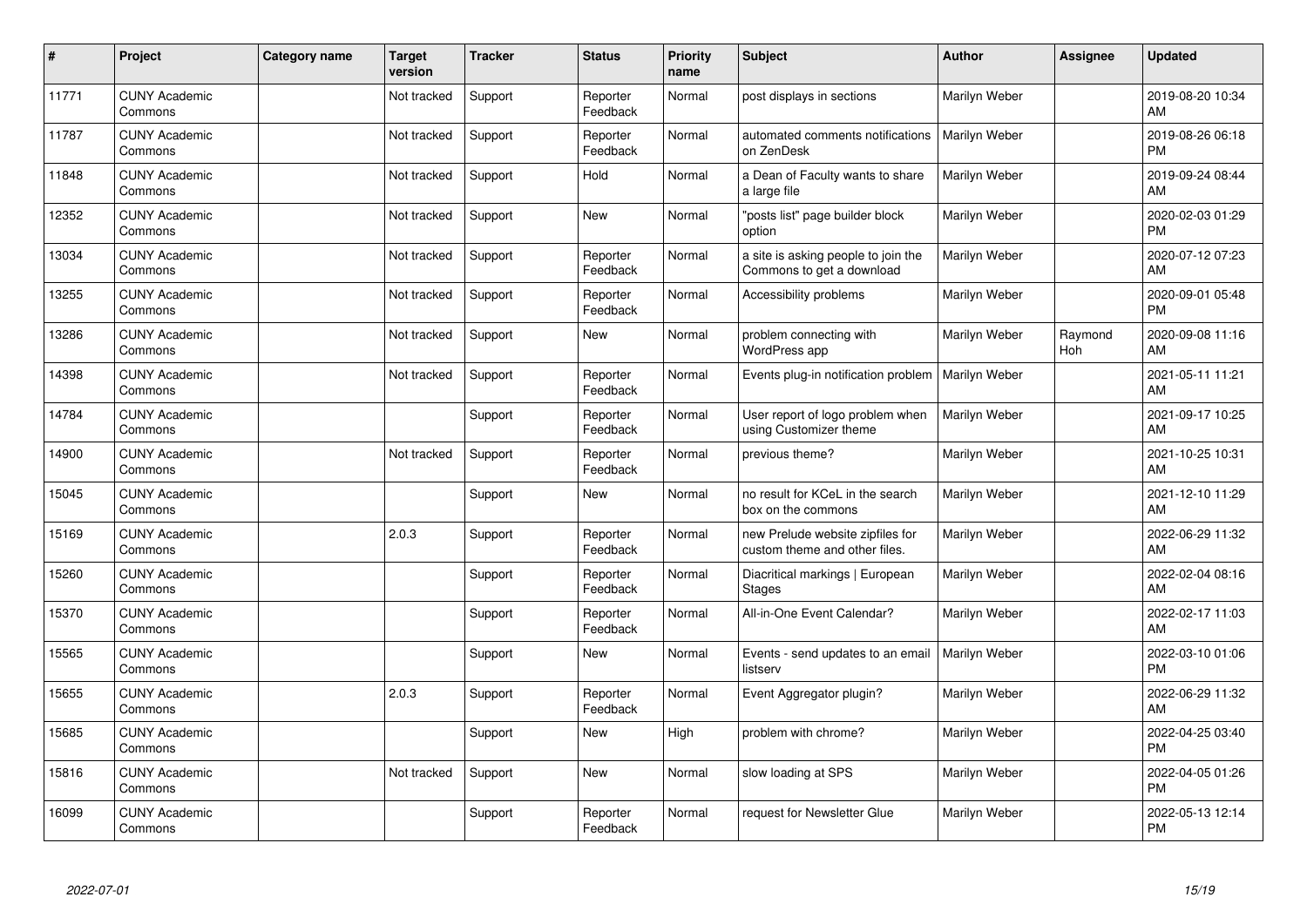| #     | Project                         | <b>Category name</b>      | <b>Target</b><br>version | <b>Tracker</b> | <b>Status</b>        | <b>Priority</b><br>name | <b>Subject</b>                                                    | <b>Author</b>    | <b>Assignee</b>  | <b>Updated</b>                |
|-------|---------------------------------|---------------------------|--------------------------|----------------|----------------------|-------------------------|-------------------------------------------------------------------|------------------|------------------|-------------------------------|
| 16110 | <b>CUNY Academic</b><br>Commons |                           |                          | Support        | Reporter<br>Feedback | Normal                  | remove Creative Commons<br>license from pages?                    | Marilyn Weber    | Raymond<br>Hoh   | 2022-05-17 06:11<br><b>PM</b> |
| 10839 | <b>CUNY Academic</b><br>Commons | About page                | Not tracked              | Support        | <b>New</b>           | Normal                  | <b>Mission Statement Needs</b><br>Revision                        | scott voth       | Matt Gold        | 2018-12-26 10:58<br>AM        |
| 4070  | <b>CUNY Academic</b><br>Commons | Analytics                 | Not tracked              | Support        | Assigned             | Normal                  | Request for JITP site analytics                                   | <b>Matt Gold</b> | Seth Persons     | 2016-02-23 03:09<br><b>PM</b> |
| 12350 | <b>CUNY Academic</b><br>Commons | <b>Blogs (BuddyPress)</b> | Not tracked              | Support        | Reporter<br>Feedback | Normal                  | URL creation problem                                              | Marilyn Weber    |                  | 2020-02-03 11:27<br>AM        |
| 14994 | <b>CUNY Academic</b><br>Commons | cdev.gc.cuny.edu          | Not tracked              | Support        | In Progress          | Normal                  | Clear Cache on CDEV                                               | scott voth       | Raymond<br>Hoh   | 2021-12-07 03:51<br><b>PM</b> |
| 10982 | <b>CUNY Academic</b><br>Commons | Domain Mapping            | Not tracked              | Support        | Reporter<br>Feedback | Normal                  | <b>CNAME</b> question                                             | scott voth       |                  | 2019-01-22 04:29<br><b>PM</b> |
| 11493 | <b>CUNY Academic</b><br>Commons | Domain Mapping            | Not tracked              | Support        | Reporter<br>Feedback | Normal                  | Domain Mapping Request - Talia<br>Schaffer                        | scott voth       | Matt Gold        | 2019-08-06 08:39<br>AM        |
| 11883 | <b>CUNY Academic</b><br>Commons | Help/Codex                | Not tracked              | Support        | <b>New</b>           | Normal                  | Need Embedding Help Page<br>Update (Tableau)                      | Anthony Wheeler  | scott voth       | 2019-09-24 08:49<br>AM        |
| 12382 | <b>CUNY Academic</b><br>Commons | Membership                | Not tracked              | Support        | New                  | Normal                  | Email request change                                              | Marilyn Weber    | Marilyn<br>Weber | 2020-02-06 12:56<br><b>PM</b> |
| 11496 | <b>CUNY Academic</b><br>Commons | <b>Public Portfolio</b>   | 1.15.2                   | Support        | New                  | Normal                  | Replace Twitter Icon on Member<br>Portfolio page                  | scott voth       | Boone<br>Gorges  | 2019-06-06 01:03<br><b>PM</b> |
| 12247 | <b>CUNY Academic</b><br>Commons | Publicity                 | Not tracked              | Support        | New                  | Normal                  | <b>Screenshot of First Commons</b><br>Homepage                    | scott voth       | scott voth       | 2020-01-14 12:08<br><b>PM</b> |
| 10273 | <b>CUNY Academic</b><br>Commons | Registration              | Not tracked              | Support        | Reporter<br>Feedback | Normal                  | users combining CF and campus<br>address                          | Marilyn Weber    |                  | 2019-09-18 10:58<br>AM        |
| 9729  | <b>CUNY Academic</b><br>Commons | <b>SEO</b>                | Not tracked              | Support        | New                  | Normal                  | 503 Errors showing on<br>newlaborforum.cuny.edu                   | Diane Krauthamer | Raymond<br>Hoh   | 2018-05-22 04:48<br><b>PM</b> |
| 13975 | <b>CUNY Academic</b><br>Commons | Social Paper              | Not tracked              | Support        | Reporter<br>Feedback | Normal                  | can't approve comments on Social<br>Paper paper                   | Marilyn Weber    |                  | 2021-02-12 09:33<br>AM        |
| 9941  | <b>CUNY Academic</b><br>Commons | Wiki                      | Not tracked              | Support        | Assigned             | Normal                  | Wiki functionality                                                | Matt Gold        | Boone<br>Gorges  | 2018-06-26 10:57<br>AM        |
| 11449 | <b>CUNY Academic</b><br>Commons | WordPress - Media         | Not tracked              | Support        | Reporter<br>Feedback | Normal                  | Cloning Media Library for JITP<br>from Staging to Production Site | Patrick DeDauw   | Boone<br>Gorges  | 2019-05-13 12:00<br><b>PM</b> |
| 11386 | <b>CUNY Academic</b><br>Commons | WordPress - Media         | Not tracked              | Support        | Reporter<br>Feedback | Normal                  | disappearing images                                               | scott voth       | Boone<br>Gorges  | 2019-05-14 10:32<br>AM        |
| 2175  | <b>CUNY Academic</b><br>Commons | WordPress (misc)          | Not tracked              | Support        | Assigned             | Normal                  | Subscibe 2 vs. Jetpack<br>subscription options                    | local admin      | Matt Gold        | 2016-01-26 04:58<br><b>PM</b> |
| 14074 | <b>CUNY Academic</b><br>Commons | WordPress (misc)          | Not tracked              | Support        | Reporter<br>Feedback | Normal                  | page password protection problem                                  | Marilyn Weber    |                  | 2021-03-02 11:03<br>AM        |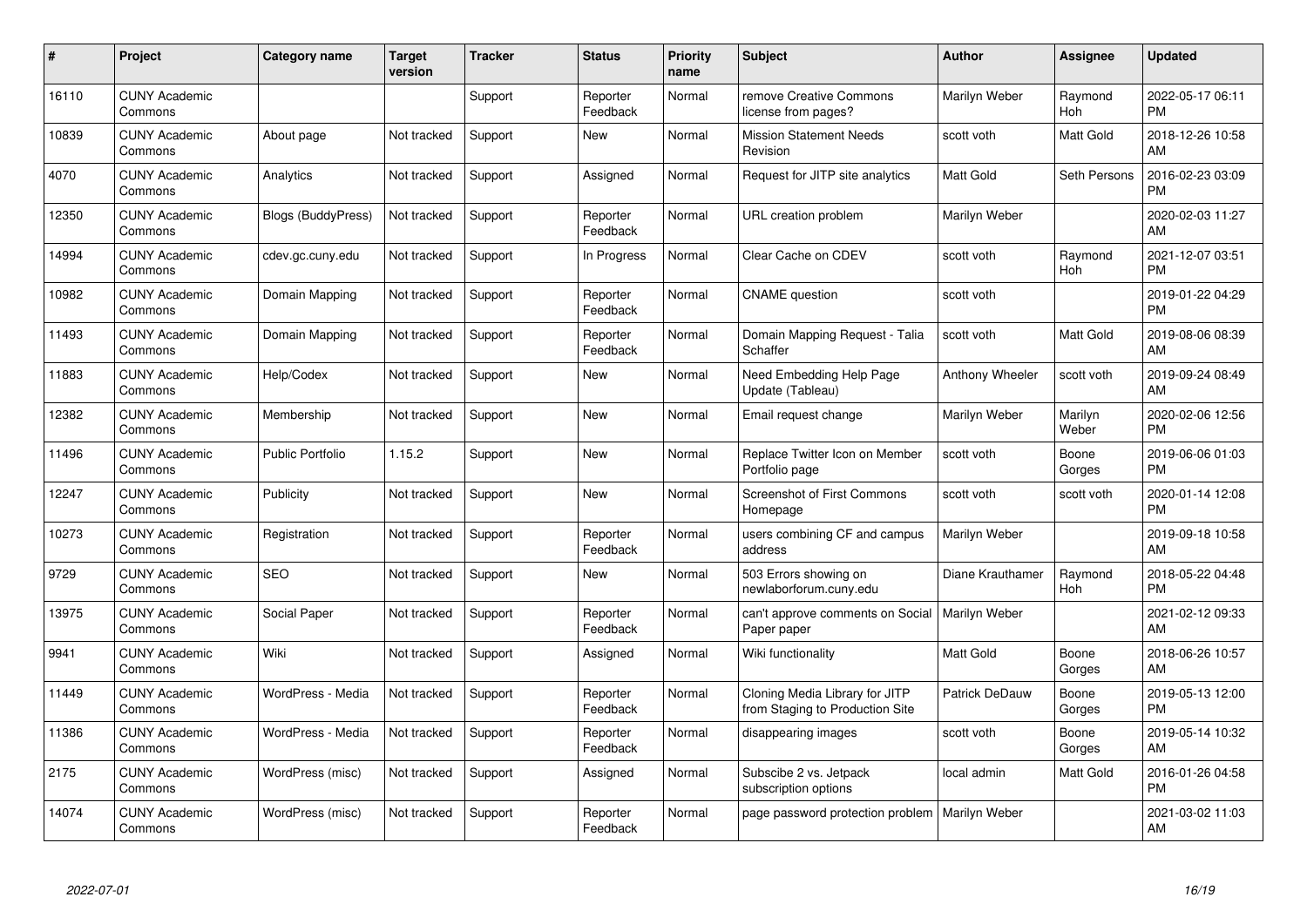| $\#$  | Project                         | <b>Category name</b>     | <b>Target</b><br>version | <b>Tracker</b> | <b>Status</b>        | Priority<br>name | <b>Subject</b>                                                                            | <b>Author</b>    | <b>Assignee</b>     | <b>Updated</b>                |
|-------|---------------------------------|--------------------------|--------------------------|----------------|----------------------|------------------|-------------------------------------------------------------------------------------------|------------------|---------------------|-------------------------------|
| 636   | <b>CUNY Academic</b><br>Commons | WordPress (misc)         | Not tracked              | Support        | Assigned             | Normal           | Create Lynda.com-like Table of<br>Contents for Prospective Tutorial<br><b>Screencasts</b> | Matt Gold        | scott voth          | 2016-02-23 03:12<br><b>PM</b> |
| 14983 | <b>CUNY Academic</b><br>Commons | WordPress (misc)         | Not tracked              | Support        | Reporter<br>Feedback | Normal           | "Read More" tag not working                                                               | Rebecca Krisel   | Raymond<br>Hoh      | 2021-11-23 01:17<br><b>PM</b> |
| 15767 | <b>CUNY Academic</b><br>Commons | WordPress (misc)         |                          | Support        | <b>New</b>           | Normal           | Site loading slowly                                                                       | scott voth       | Boone<br>Gorges     | 2022-04-04 08:56<br><b>PM</b> |
| 11624 | <b>CUNY Academic</b><br>Commons | WordPress (misc)         | Not tracked              | Support        | New                  | Normal           | Change pages into posts or swap<br>database for a Commons site?                           | Stephen Klein    | Raymond<br>Hoh      | 2019-07-09 11:04<br>AM        |
| 11545 | <b>CUNY Academic</b><br>Commons | <b>WordPress Plugins</b> | Not tracked              | Support        | New                  | Normal           | Twitter searches in WordPress                                                             | Gina Cherry      | Matt Gold           | 2019-09-23 01:03<br><b>PM</b> |
| 9211  | <b>CUNY Academic</b><br>Commons | <b>WordPress Plugins</b> | Future<br>release        | Support        | Reporter<br>Feedback | Normal           | Auto-Role Setting in Forum Plugin<br>Causing Some Confusion                               | Luke Waltzer     | Boone<br>Gorges     | 2018-03-13 11:44<br>AM        |
| 12741 | <b>CUNY Academic</b><br>Commons | <b>WordPress Plugins</b> | Not tracked              | Support        | Reporter<br>Feedback | Normal           | Tableau Public Viz Block                                                                  | Marilyn Weber    | Raymond<br>Hoh      | 2020-05-12 11:00<br>AM        |
| 5826  | <b>CUNY Academic</b><br>Commons | <b>WordPress Plugins</b> | Future<br>release        | Support        | Reporter<br>Feedback | Normal           | <b>Remove Subscription Options</b><br>plugin from directory                               | Sarah Morgano    | Sarah<br>Morgano    | 2016-10-21 04:14<br><b>PM</b> |
| 11788 | <b>CUNY Academic</b><br>Commons | <b>WordPress Plugins</b> | Future<br>release        | Support        | Reporter<br>Feedback | Normal           | Plugin Request - Browse Aloud                                                             | scott voth       |                     | 2019-09-24 08:42<br>AM        |
| 13946 | <b>CUNY Academic</b><br>Commons | <b>WordPress Plugins</b> | 2.1.0                    | Support        | Assigned             | Normal           | <b>Custom Embed handler For</b><br>OneDrive files                                         | scott voth       | Raymond<br>Hoh      | 2022-05-26 10:46<br>AM        |
| 14911 | <b>CUNY Academic</b><br>Commons | <b>WordPress Themes</b>  | Not tracked              | Support        | New                  | Normal           | Twentytwentyone theme                                                                     | Marilyn Weber    |                     | 2021-10-28 10:37<br>AM        |
| 3492  | <b>CUNY Academic</b><br>Commons | <b>WordPress Themes</b>  | Future<br>release        | Support        | Assigned             | Normal           | Add CBOX theme to the<br>Commons                                                          | scott voth       | Raymond<br>Hoh      | 2014-10-08 05:55<br><b>PM</b> |
| 4986  | <b>CUNY Academic</b><br>Commons | ZenDesk                  | Not tracked              | Support        | Assigned             | Normal           | Prepare documentation for<br>Zendesk re web widget                                        | <b>Matt Gold</b> | Samantha<br>Raddatz | 2016-02-25 03:09<br><b>PM</b> |
| 2666  | <b>CUNY Academic</b><br>Commons | About page               | Not tracked              | Documentation  | Assigned             | Normal           | <b>Update About Text</b>                                                                  | Chris Stein      | Luke Waltzer        | 2016-03-04 11:19<br>AM        |
| 3524  | <b>CUNY Academic</b><br>Commons | Documentation            | Not tracked              | Documentation  | Assigned             | Normal           | Post describing all you can do<br>when starting up a new blog/group                       | Matt Gold        | scott voth          | 2014-10-04 12:56<br><b>PM</b> |
| 12392 | <b>CUNY Academic</b><br>Commons | Help/Codex               | Not tracked              | Documentation  | <b>New</b>           | Normal           | Updates to Common Commons<br>Questions on Help Page                                       | scott voth       | Margaret<br>Galvan  | 2020-02-11 10:53<br>AM        |
| 3565  | <b>CUNY Academic</b><br>Commons | My Commons               | Not tracked              | Documentation  | <b>New</b>           | Normal           | Load Newest inconsistencies                                                               | Chris Stein      | scott voth          | 2015-11-09 01:16<br><b>PM</b> |
| 8666  | <b>CUNY Academic</b><br>Commons | Teaching                 | Not tracked              | Documentation  | Assigned             | Normal           | Create Teaching on the Commons<br>Resource Page                                           | Matt Gold        | Laurie Hurson       | 2019-09-23 03:16<br><b>PM</b> |
| 9015  | <b>CUNY Academic</b><br>Commons | Groups (misc)            | Not tracked              | Outreach       | Assigned             | Normal           | Email group admins the email<br>addresses of their groups                                 | <b>Matt Gold</b> | Matt Gold           | 2018-01-02 09:54<br>AM        |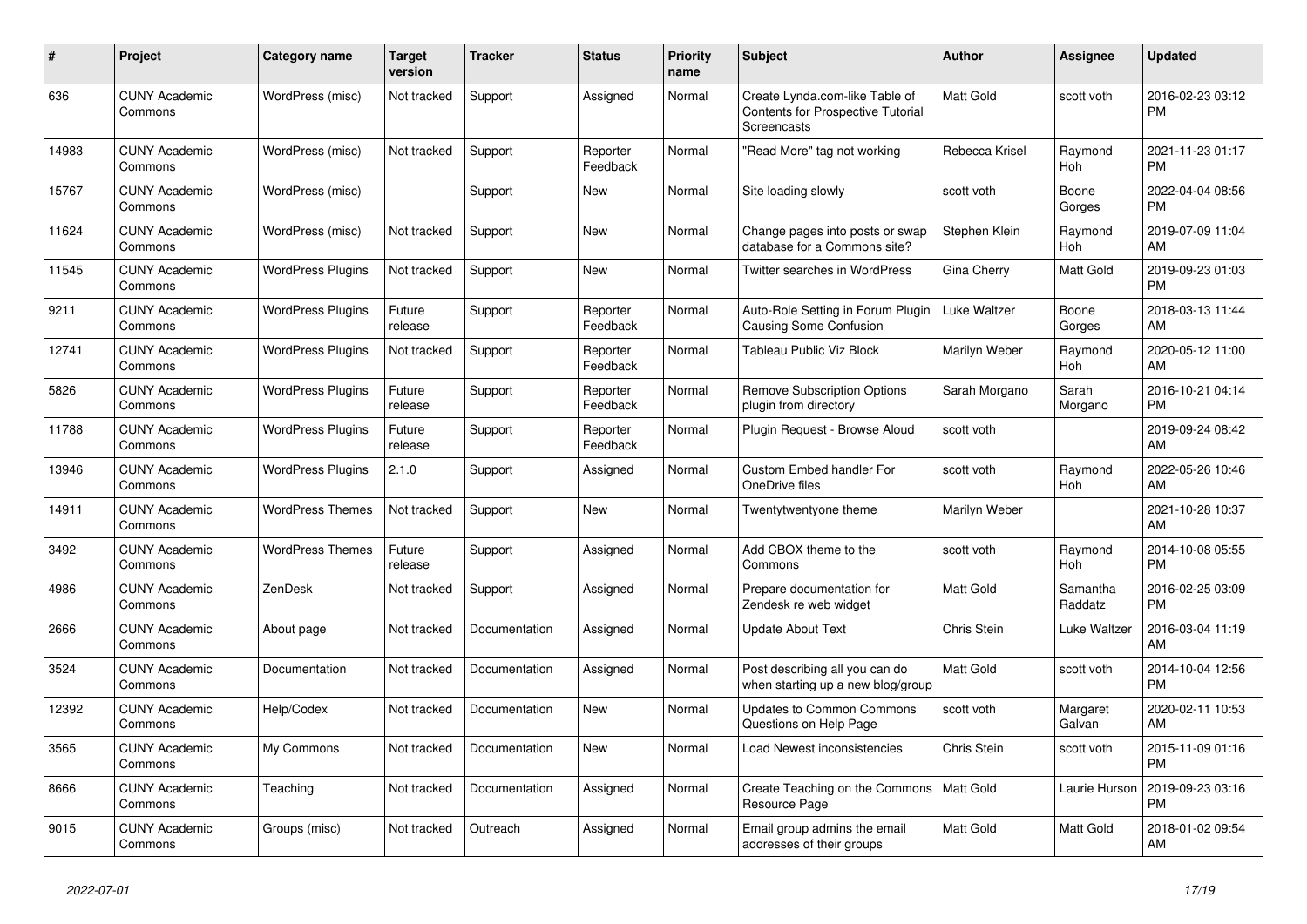| $\vert$ # | <b>Project</b>                  | Category name          | <b>Target</b><br>version | <b>Tracker</b> | <b>Status</b>        | <b>Priority</b><br>name | <b>Subject</b>                                                                       | <b>Author</b>    | Assignee            | <b>Updated</b>                |
|-----------|---------------------------------|------------------------|--------------------------|----------------|----------------------|-------------------------|--------------------------------------------------------------------------------------|------------------|---------------------|-------------------------------|
| 3369      | <b>CUNY Academic</b><br>Commons | Reply By Email         | Not tracked              | Outreach       | Hold                 | Normal                  | Release reply by email to WP<br>plugin directory                                     | <b>Matt Gold</b> | Raymond<br>Hoh      | 2016-03-01 12:46<br><b>PM</b> |
| 14475     | <b>CUNY Academic</b><br>Commons |                        | Not tracked              | Publicity      | <b>New</b>           | Normal                  | <b>OER Showcase Page</b>                                                             | Laurie Hurson    | Laurie Hurson       | 2021-09-14 10:46<br>AM        |
| 14504     | <b>CUNY Academic</b><br>Commons |                        | Not tracked              | Publicity      | Reporter<br>Feedback | Normal                  | Adding showcases to home page<br>menu                                                | Laurie Hurson    | Boone<br>Gorges     | 2022-01-19 03:26<br><b>PM</b> |
| 2612      | <b>CUNY Academic</b><br>Commons |                        | Not tracked              | Publicity      | Assigned             | Normal                  | Pinterest site for the Commons                                                       | local admin      | Sarah<br>Morgano    | 2016-03-04 11:19<br>AM        |
| 6665      | <b>CUNY Academic</b><br>Commons |                        | Not tracked              | Publicity      | <b>New</b>           | Normal                  | Dead Link in 1.10 announcement<br>post                                               | Paige Dupont     | Stephen Real        | 2016-12-01 03:11<br><b>PM</b> |
| 5298      | <b>CUNY Academic</b><br>Commons |                        | Not tracked              | Publicity      | <b>New</b>           | Normal                  | Survey Pop-Up Text                                                                   | Samantha Raddatz | Samantha<br>Raddatz | 2016-03-22 12:27<br><b>PM</b> |
| 11393     | <b>CUNY Academic</b><br>Commons |                        | Not tracked              | Publicity      | <b>New</b>           | Normal                  | After 1.15 release, ceate a hero<br>slide and post about adding a site<br>to a group | scott voth       | Patrick<br>Sweeney  | 2019-05-14 10:32<br>AM        |
| 6014      | <b>CUNY Academic</b><br>Commons | Publicity              | Future<br>release        | Publicity      | Reporter<br>Feedback | Normal                  | Google search listing                                                                | Matt Gold        | Boone<br>Gorges     | 2016-09-21 03:48<br><b>PM</b> |
| 3506      | <b>CUNY Academic</b><br>Commons | Publicity              | 1.7                      | Publicity      | <b>New</b>           | Normal                  | Prepare 1.7 email messaging                                                          | Micki Kaufman    | Micki<br>Kaufman    | 2014-10-01 12:36<br><b>PM</b> |
| 3509      | <b>CUNY Academic</b><br>Commons | Publicity              | 1.7                      | Publicity      | <b>New</b>           | Normal                  | Create 1.7 digital signage imagery                                                   | Micki Kaufman    | Marilyn<br>Weber    | 2014-10-01 12:40<br><b>PM</b> |
| 3510      | <b>CUNY Academic</b><br>Commons | Publicity              | 1.7                      | Publicity      | Assigned             | Normal                  | Post on the News Blog re: 'My<br>Commons'                                            | Micki Kaufman    | Sarah<br>Morgano    | 2014-10-15 11:18<br>AM        |
| 3511      | <b>CUNY Academic</b><br>Commons | Publicity              | 1.7                      | Publicity      | Assigned             | Normal                  | Social media for 1.7                                                                 | Micki Kaufman    | Sarah<br>Morgano    | 2014-10-14 03:32<br><b>PM</b> |
| 4235      | <b>CUNY Academic</b><br>Commons |                        | Not tracked              | Design/UX      | Assigned             | Normal                  | Explore user experience around<br>comments on forum topics vs docs                   | <b>Matt Gold</b> | Samantha<br>Raddatz | 2015-07-21 10:23<br>AM        |
| 15210     | <b>CUNY Academic</b><br>Commons | Analytics              | Not tracked              | Design/UX      | <b>New</b>           | Normal                  | Google Analytics improvements                                                        | Colin McDonald   | Boone<br>Gorges     | 2022-05-24 10:47<br>AM        |
| 7624      | <b>CUNY Academic</b><br>Commons | BuddyPress (misc)      | Future<br>release        | Design/UX      | New                  | Normal                  | <b>BP</b> Notifications                                                              | Luke Waltzer     | Paige Dupont        | 2017-02-08 10:43<br><b>PM</b> |
| 4226      | <b>CUNY Academic</b><br>Commons | <b>BuddyPress Docs</b> | Future<br>release        | Design/UX      | <b>New</b>           | Normal                  | Add option to connect a Doc with<br>a Group                                          | Samantha Raddatz | Samantha<br>Raddatz | 2015-09-09 04:08<br><b>PM</b> |
| 4027      | <b>CUNY Academic</b><br>Commons | Commons In A Box       | Not tracked              | Design/UX      | Assigned             | Normal                  | Usability review of CBOX update<br>procedures                                        | <b>Matt Gold</b> | Samantha<br>Raddatz | 2015-05-11 06:36<br><b>PM</b> |
| 860       | <b>CUNY Academic</b><br>Commons | Design                 | Future<br>release        | Design/UX      | Assigned             | Normal                  | <b>Standardize Button Treatment</b><br>Across the Commons                            | Chris Stein      | Chris Stein         | 2014-05-01 09:45<br>AM        |
| 10439     | <b>CUNY Academic</b><br>Commons | Design                 | 2.1.0                    | Design/UX      | <b>New</b>           | Normal                  | Create Style Guide for Commons                                                       | Sonja Leix       | Sara Cannon         | 2022-06-28 01:43<br><b>PM</b> |